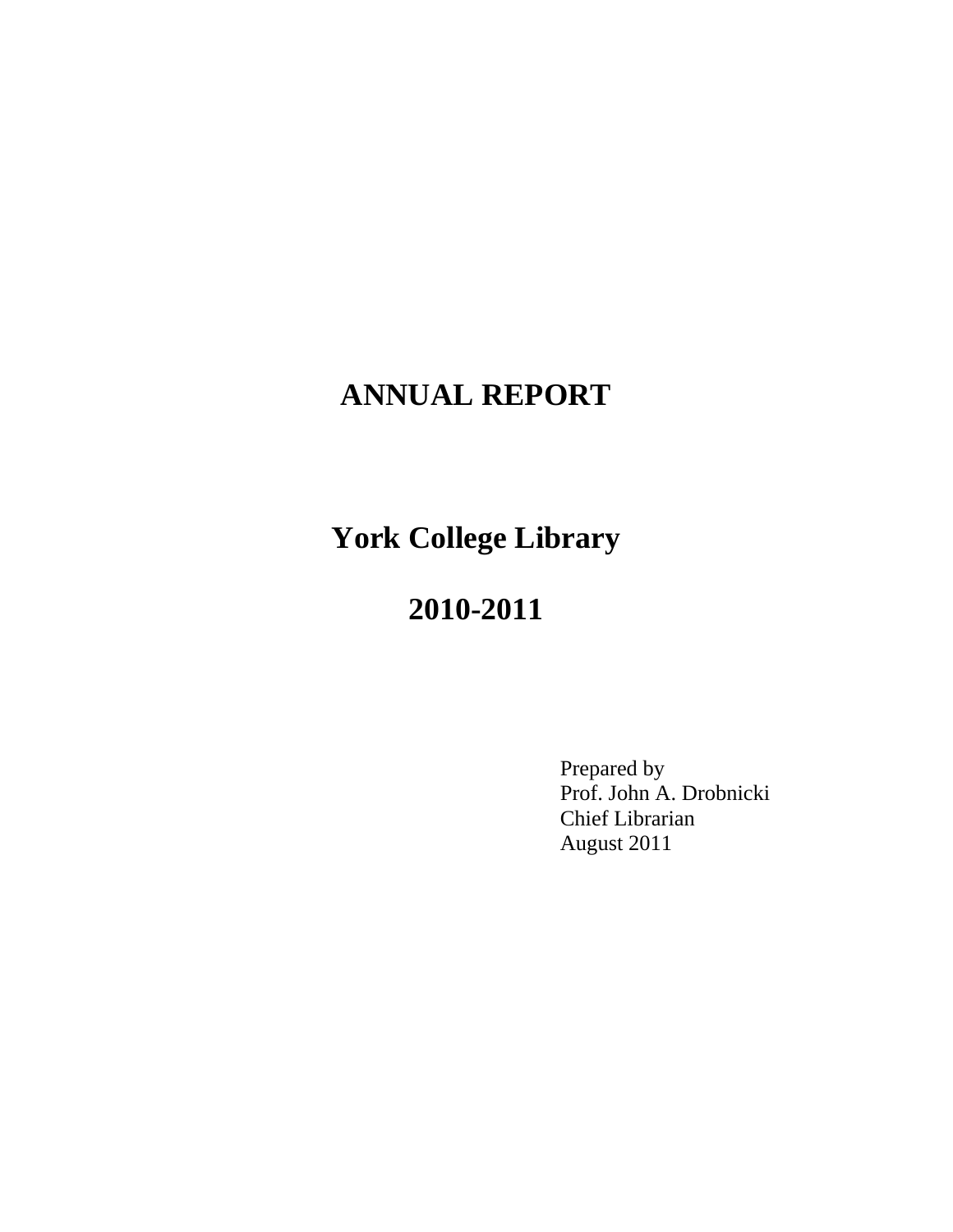#### **Introduction**

During 2010-2011, the Library continued to be very busy and active, providing a multitude of services as outlined below. The transformation and revitalization of the Library continued, with improvements to its physical appearance, as well as an infusion of new books to its collections, and several new electronic databases.

#### **I. Reference Services**

(Statistics compiled by Prof. Di Su, Head of Reference Services)

The Library Faculty handled 19,583 questions during the 2010-2011 academic year (July 2010 to June 2011), reflecting a decrease over the previous year's total of 24,815 questions. The closing of the H-wing and the consolidation of reference services into one reference desk instead of two is the likely cause for the decrease.

The types of questions that the Library Faculty are handling has also changed, with many more "non-professional" and computer-related questions being asked, especially over the past seven academic years. This is likely a direct result of the OCS copying/printing system, which places a high customer service burden on the librarians on duty at the reference desks, whom students must turn to when they have problems with the system and/or forget their username/PIN. The professional questions, though fewer, are often more in depth and much more time-consuming, as Library Faculty must navigate print resources, online databases, bibliographic tools, and hardware/software issues. The increase in the number of computers in the Library, especially MACs, has also led to more tech questions being asked.

|                     |       | Professional Computer/Web | Non-Prof. | Total  |
|---------------------|-------|---------------------------|-----------|--------|
| July 10-June 11     | 5,548 | 7,690                     | 6,345     | 19,583 |
| July 09-June 10     | 7,762 | 6,680                     | 10,373    | 24,815 |
| July 08-June 09     | 8,737 | 6,786                     | 10,392    | 25,915 |
| July 07-June 08     | 8,978 | 4,169                     | 8,545     | 21,692 |
| June 06-May 07      | 9,164 | 4,538                     | 7,777     | 21,479 |
| June $05$ -May $06$ | 8,473 | 4,422                     | 9,263     | 22,158 |
| June $04$ -May $05$ | 8,883 | 5,102                     | 7,256     | 21,241 |
| June 03-May 04      | 8,482 | 5,112                     | 5,855     | 19,449 |

**Table 1**: Reference Questions by Category, June 2003-June 2011

#### **II. Budget Expenditures**

(Statistics provided by Prof. John Drobnicki, Chief Librarian)

Thanks to support from the York College Administration, the Library had a healthy budget for the fifth consecutive year. In addition to tax-levy funds (OTPS and Compact OTPS), the Library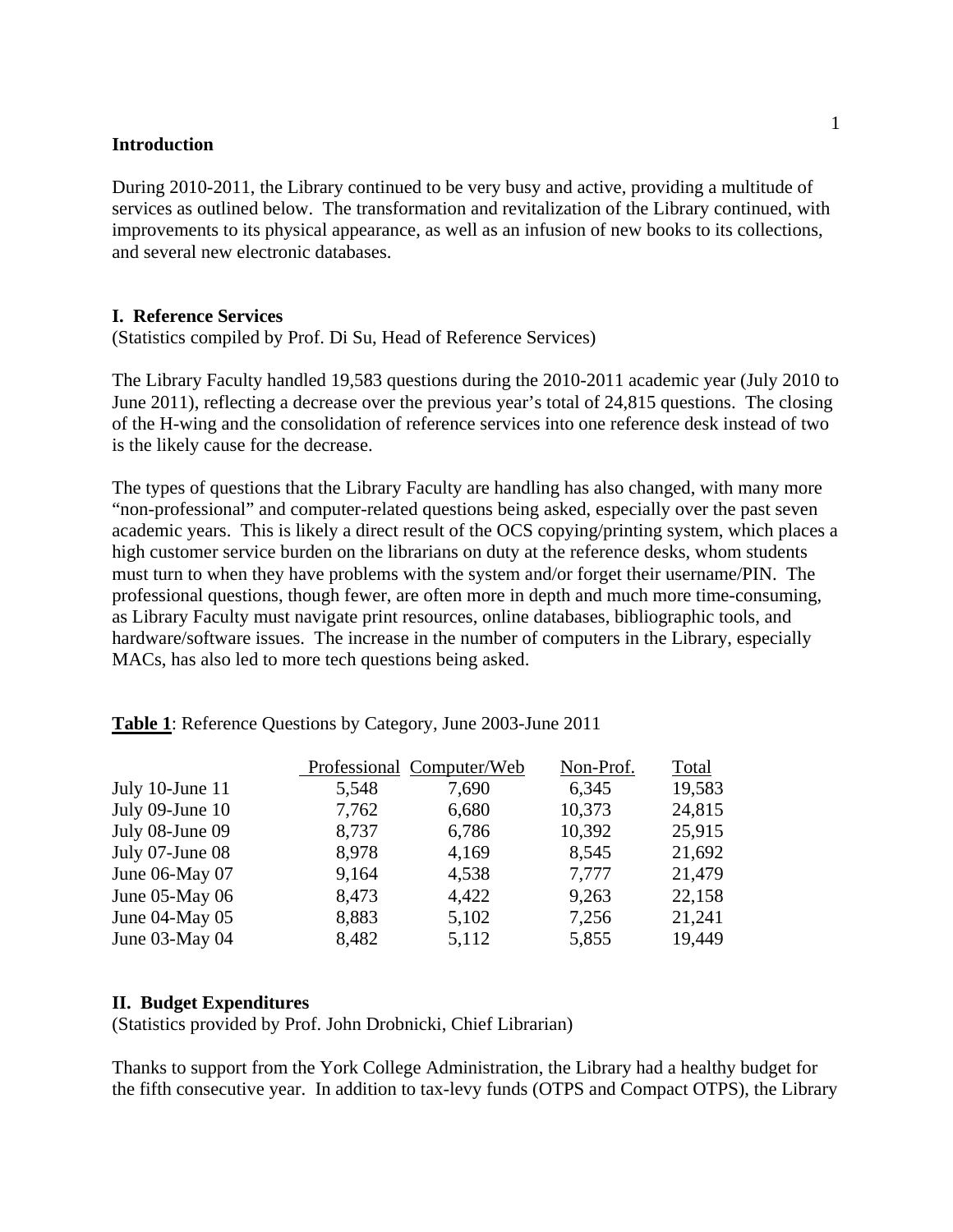also receives funds through the Student Technology Fee (15%), Auxiliary Enterprises (15 cents of every dollar spent by those who use cash to print or copy in the Library), and through the High School (\$60 per QHSSYC student). The following is a breakdown of the Library's expenditures for Academic Year 2010-2011:

**Table 2**: Summary of Library's Expenditures for Academic Year 2010-2011

| <b>Electronic Resources</b>    | \$181,933.76   |
|--------------------------------|----------------|
| <b>Serials</b>                 | \$127,127.11   |
| <b>Books</b>                   | \$108,410.72   |
| Office of Academic Affairs     | \$93,718.52    |
| Computer/IT equipment          | \$12,823.02    |
| Consortium/Cataloging/ILL fees | \$<br>8,144.90 |
| <b>Office Supplies</b>         | \$<br>2,796.03 |
| Archival                       | \$<br>988.84   |
| <b>DVDs</b>                    | \$<br>343.93   |
| Electrical equipment           | \$<br>258.02   |
| Workshop                       | \$<br>75.00    |
|                                |                |

Total Library Expenditures for 2010-2011 \$536,619.85

Please note that the Tech Fee also pays for paper, toner, and maintenance contracts for student printers and photocopy machines in the Library, which are *not* reflected in Table 2.

# **III. Cataloging & Collection Maintenance**

(Data provided by Mrs. Rose Dunne, CUNY Administrative Assistant, Cataloging)

From July 1, 2010 to June 30, 2011, a total of 2,984 volumes were added to the Library's collections, which included 328 volumes for the Reference Collection; 2,543 volumes for the Circulating Collection; 52 titles for the Reserve Textbook Collection; and 3 volumes for the Closed Stacks/Archive. Also, 9 DVDs were added to the collection. During the past year, 1,242 books were withdrawn from the Library's collections.

#### **IV. Electronic Resources**

(Data provided by Ms. Anamika Dasgupta, Coordinator of Electronic Resources & Library Webmaster)

The Library received \$181,800 in funding from the Student Technology Fee during the 2010- 2011 academic year. The Library would not be able to subscribe to many of our electronic resources without the financial support we receive from the Tech Fee. If the Library had to pay for reference databases from OTPS funds, the consequence would be that we would not be able to order any books. (Tech Fee funds were also used to buy toner and paper for the student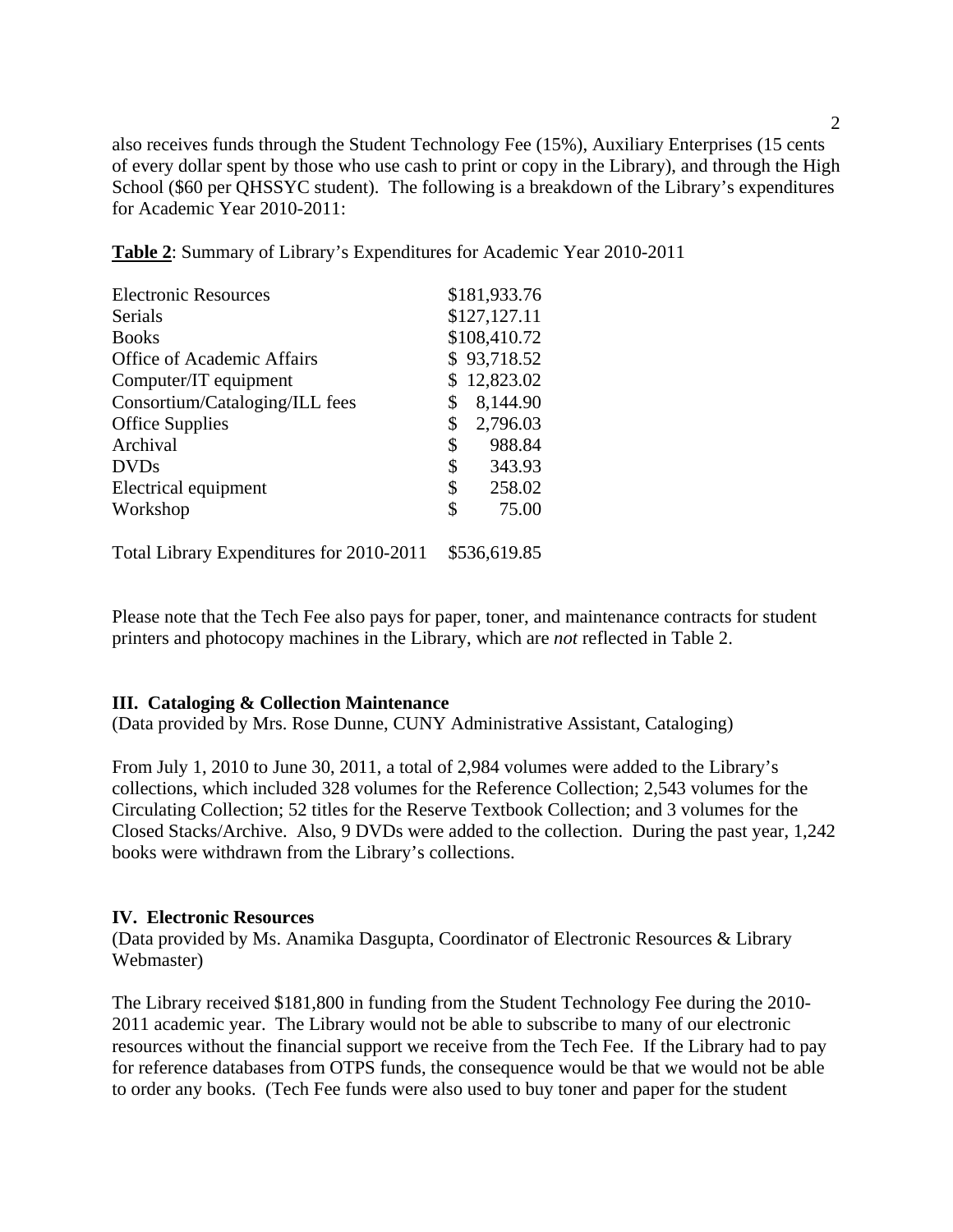printers and photocopy machines in the Library, as well as to purchase a sixth photocopy machine and a color printer.)

The Library added subscriptions to several important databases over the past academic year:

- Encyclopedia of Popular Music Online
- Gale Virtual Reference Library new editions
- NetLibrary E-books
- ProQuest Core Plus Package

Thanks to the CUNY Central Office of Library Services (OLS), five new electronic products were also made available to all CUNY libraries over the past year, at no cost to the individual libraries:

- Chronicle of Higher Education Online
- Chronicle of Philanthropy Online
- Global Books-in-Print Online
- JSTOR Arts and Sciences IX Collection

• Oxford English Dictionary Online (York had paid its own online subscription to the OED for years, but now OLS pays for it)

#### **V. Computers/Technology**

(Data provided by Mr. Daniel Cleary, Science Librarian and Liaison to IT Department)

With Tech Fee funds, the Library purchased an additional new Ricoh photocopy machine (for a total of six) to help alleviate the waiting time of students who want to copy Reserve materials. The Library also purchased a stand-alone color printer, which will be installed in early August.

The IT Department purchased 18 new Macs for the Library. These are "dual-boot," meaning that patrons can use them as Macs or PCs.

CLT Jahed Sarwar improved and re-designed the inventory and map of computers in the Library, to facilitate repairs and updates.

The IT Department began to station Help Desk staff inside the Library for a period of time each day, which improved response time to Library and OCS-related issues.

Mr. Sarwar worked closely with IT staff to prepare for the Summer changeover of the campus' print management system from OCS to PaperCut.

#### **VI. Information Literacy**

(Statistics compiled by Prof. Scott Sheidlower, Coordinator of Information Literacy)

The Library continued to have a very active Information Literacy program, which is frequently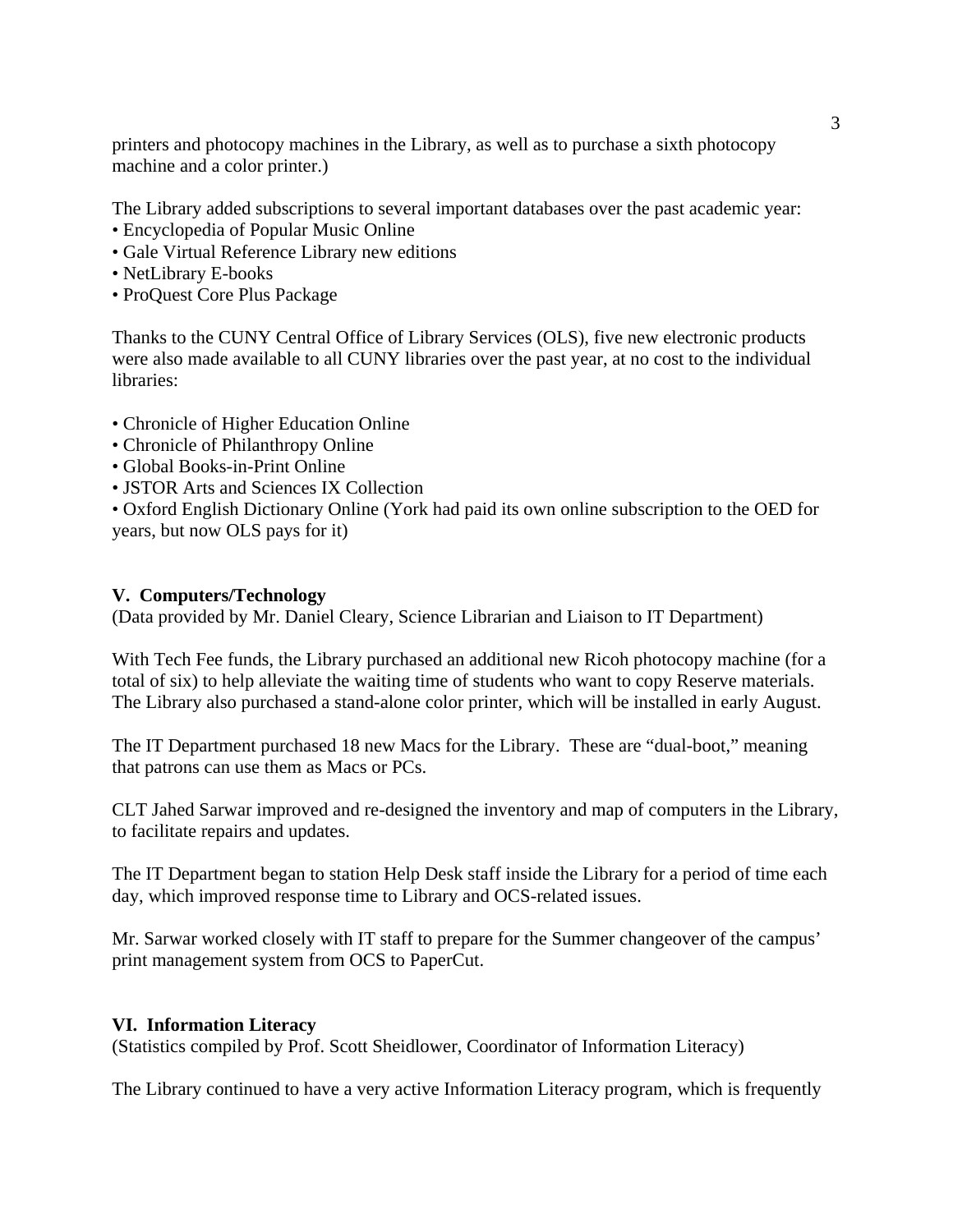publicized on Yorktalk by Prof. Sheidlower. All of the Library Faculty taught IL sessions over the past year. After taking a dip last year, the demand for IL classes went back up this year, as can be seen in the following table:

**Table 3**: Information Literacy Classes, 2006-2011

|           | Number of IL Classes | Number of Students |
|-----------|----------------------|--------------------|
| 2010-2011 | 130                  | 3,250              |
| 2009-2010 | 100                  | 2,405              |
| 2008-2009 | 113                  | 2,037              |
| 2007-2008 | 162                  | 2,898              |
| 2006-2007 | 140                  | 2.512              |

Unfortunately, the size of the Information Literacy classroom (3G09) often limits the number of classes that Library Faculty can teach. The IL room has 18 computers (with usually a couple "out-of-order"), and therefore can only comfortably accommodate a maximum of about 20 students. Thus, Library Faculty taught many sessions in the Classroom Building labs and in Smart Classrooms over the past year. It is hoped that a proposal to expand the IL room and improve the technology in the IL room will take place over the next year or two. The Library's IL room also continued to be used regularly by classroom faculty who wanted to make use of the smartboard and student computers for particular lessons.

#### **VII. Periodicals & Microforms**

(Statistics provided by Prof. Hope Young, Head of Serials, Microforms, and Interlibrary Loan)

As the full-text of more periodicals has become available in the Library's electronic databases, the usage of printed periodicals and microforms has dropped off over the past few years. But there are still numerous important journals, particularly in occupational therapy and social work, which are *not* available online and which must be accessed in either print or microfilm. Thus, the Periodicals & Microforms Collections still get regular use, as shown in the following tables:

|                    | 07-08 | 08-09 | $09-10$ | $10 - 11$ |
|--------------------|-------|-------|---------|-----------|
| Journals           | 1018  | 855   | 419     | 421       |
| <b>Newspapers</b>  | 116   | 96    | 91      | 33        |
| <b>TOTAL USAGE</b> | 1134  | 951   | 510     | 454       |

**Table 4**: Periodicals Usage, July 2007-June 2011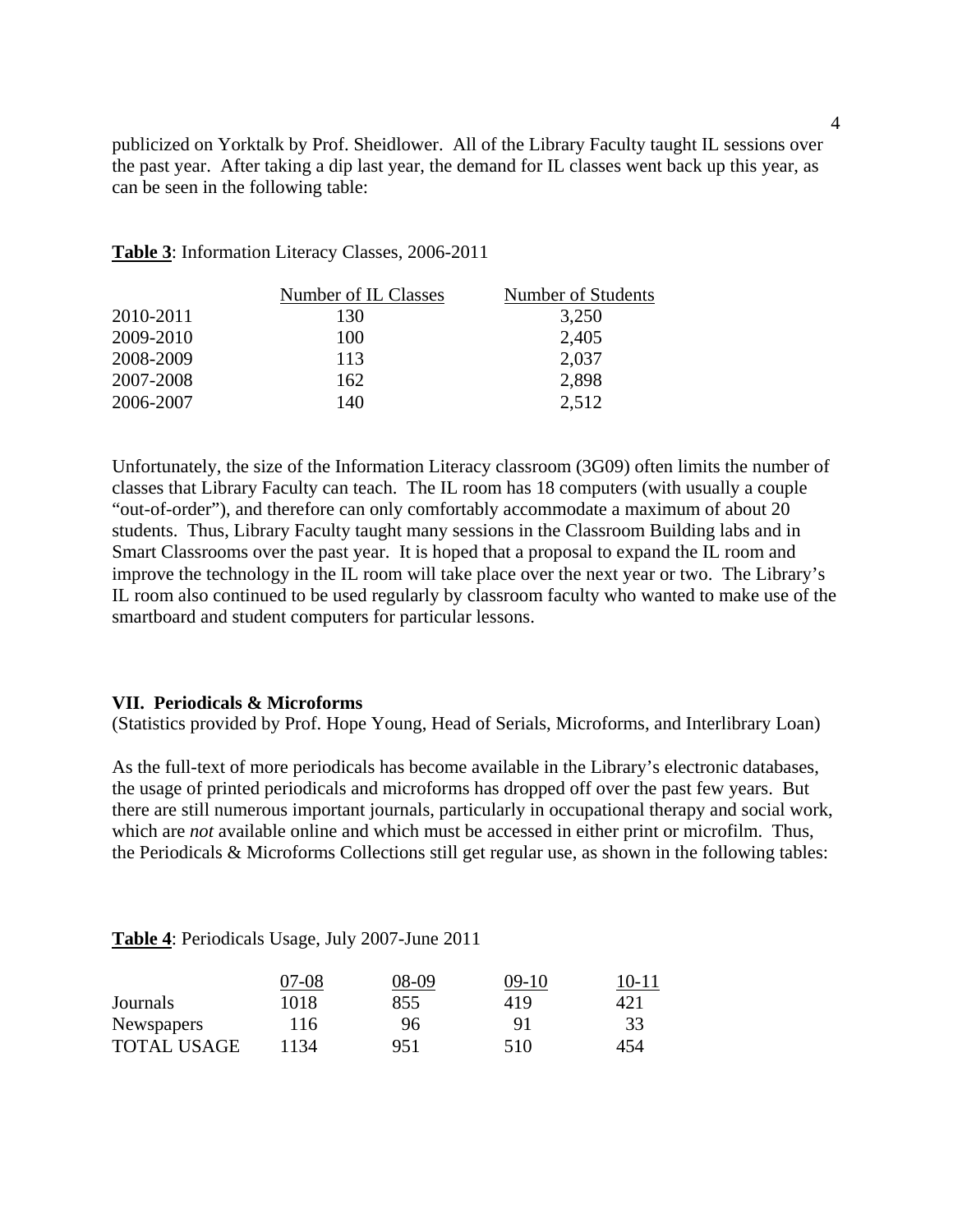| <b>Table 5</b> : Microforms Usage, July 2007-June 2011 |
|--------------------------------------------------------|
|--------------------------------------------------------|

|                    | 07-08 | 08-09 | $09-10$ | $10 - 11$ |
|--------------------|-------|-------|---------|-----------|
| Journals           | 255   | 238   | 60      |           |
| <b>Newspapers</b>  | 410   | 374   | 249     |           |
| <b>TOTAL USAGE</b> | 665   | 612   | 309     | 85        |

**Table 6**: Journals/Microforms Received, July 2010-June 2011

| <b>Current Journal Subscriptions</b> | 484 |
|--------------------------------------|-----|
| <b>Current Annuals Received</b>      | 61  |
| Microfilm Reels Received             | 446 |

#### **VIII. Interlibrary Loan**

(Statistics provided by Prof. Hope Young, Head of Serials, Microforms, and Interlibrary Loan)

With the advent of the CLICS service, users can now easily and quickly request books from other CUNY libraries by simply clicking on a link within the CUNY+ Online Catalog. This has led to a decline in the number of books that students request through Interlibrary Loan (ILL), since most books that students need are found within the CUNY library system. Faculty, however, are engaged in deeper research, and continue to request books that must be borrowed from outside the CUNY library system. Since CLICS is only for books, there is still heavy use of ILL to obtain copies of journal articles. Three years ago (2007-2008), there were 401 ILL requests from York to other libraries; two years ago (2008-2009) there were 525; last year (2009- 2010) there were 506; and this year (2010-2011) there were 575.

**Table 7**: ILL Requests from York College Library to Other Libraries, July 2010-June 2011

| <b>STUDENTS</b> |     | FACULTY/STAFF |     |
|-----------------|-----|---------------|-----|
| Articles        | 102 | Articles      | 172 |
| <b>Books</b>    | 60  | <b>Books</b>  | 241 |
| <b>TOTAL</b>    | 162 | TOTAL         | 413 |

TOTAL Interlibrary Loan Requests = 575

**Table 8**: ILL Requests Supplied by York College Library to Other Libraries, July 2010-June 2011

| Periodicals  | 0 |
|--------------|---|
| <b>Books</b> | 3 |
| Microfilm    | 5 |
| <b>TOTAL</b> | 8 |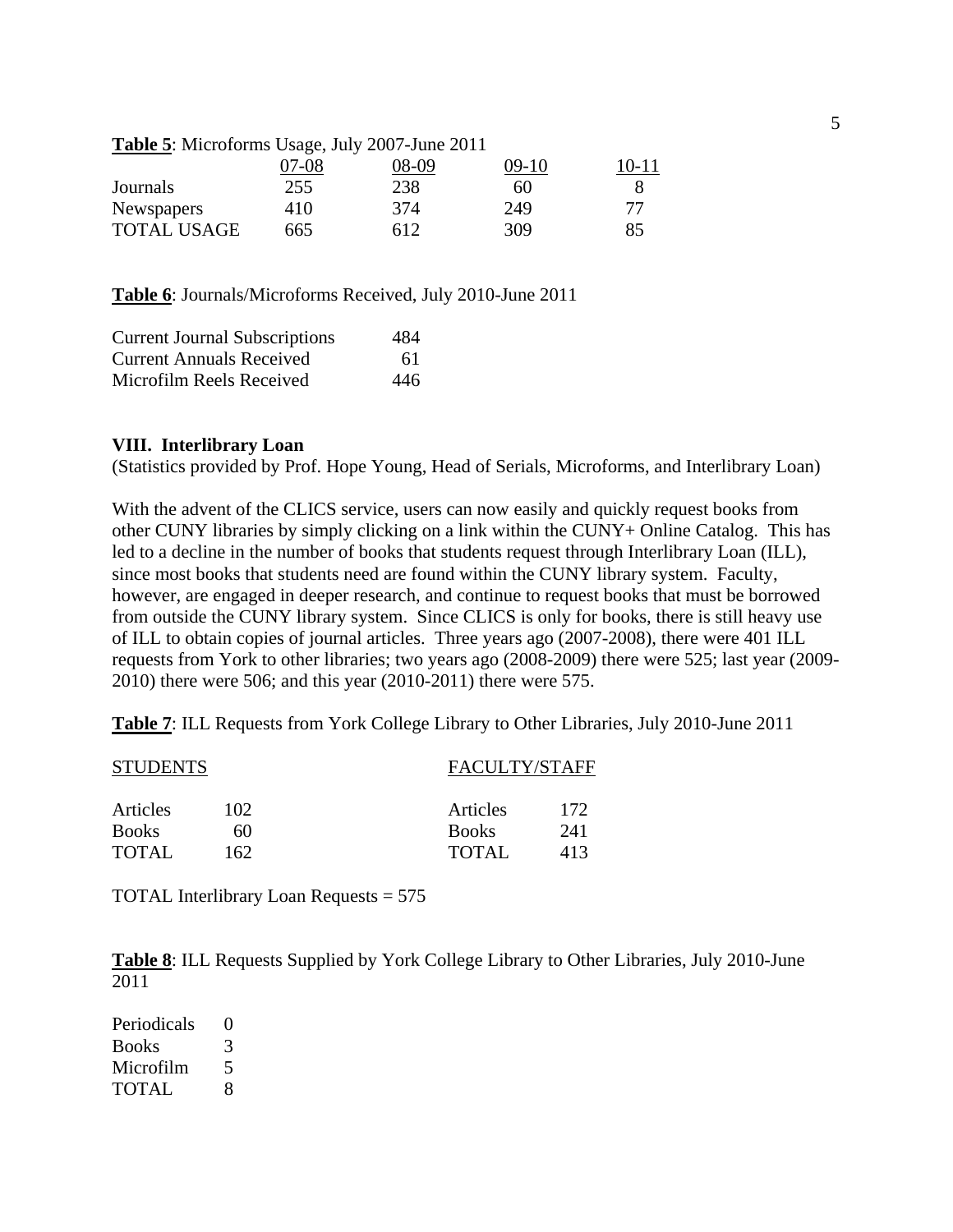(York College Library is not a supplier in the OCLC Interlibrary Loan system, but honors/fills requests that are faxed or mailed to us on ALA forms.)

## **IX. CLICS**

(Statistics provided by Mrs. Grace Avila, Manager of Circulation & Reserve)

CLICS (CUNY Libraries Inter-Campus Services) is a book delivery service that lets users request books from any CUNY library to be delivered to any other CUNY library. Of course, York Library patrons almost always request their books to be sent to the York Library. Although the patron initiates the request by clicking on a link in the CUNY+ Online Catalog, there is still much staff time involved, on both ends of the transaction. The lending library has to send someone to find the book on the shelf; it must be scanned in the Aleph system; it must be packed in a blue LAND bag; it is then picked up by a courier and delivered to the borrowing library, where it must be opened, scanned, and held for pick up. Although the Aleph system is supposed to send an automated email message to the borrower, the York Library Circulation staff send a direct email as a back-up, and in the case of Faculty or Staff, call the patron to let them know their item has arrived.

|           | Total Items Sent by York | <b>Total Items Received by York</b> |
|-----------|--------------------------|-------------------------------------|
| 2010-2011 | 4.311                    | 3.331                               |
| 2009-2010 | 3,961                    | 3,580                               |
| 2008-2009 | 3.336                    | 2,816                               |
| 2007-2008 | 2.333                    | 1.957                               |

**Table 9**: Number of CLICS transactions, July 2007-June 2011

#### **X. Circulation & Reserve**

(Statistics provided by Mrs. Grace Avila, Manager of Circulation & Reserve)

The Library continues to be very busy, with students borrowing both Reserve materials (for in-Library use) and Circulating materials (to take home).

**Table 10**: Number of Circulation/Reserve Transactions, July 2007-June 2011

| <b>Total Items Borrowed</b> |
|-----------------------------|
| 127,411                     |
| 117,095                     |
| 113,839                     |
| 111,482                     |
|                             |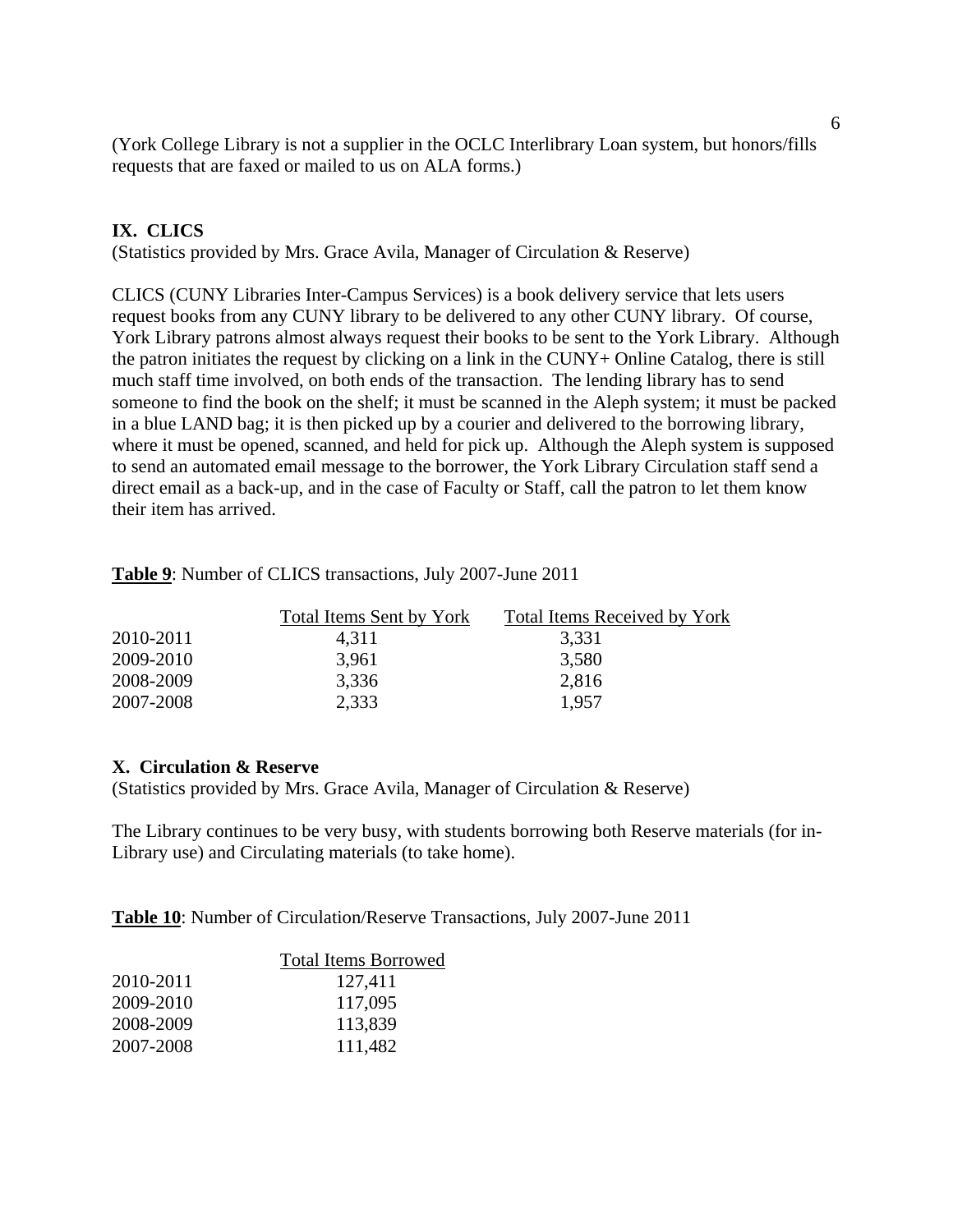# **XI. Outreach to Queens High School for the Sciences at York College (QHSSYC) and York Early College Academy (YECA)**

(Data provided by Ms. Christina Miller, School Library Media Specialist)

During July 2010, Ms. Christina Miller conducted 3 Information Literacy sessions as part of the YECA Summer Immersion Program. During the academic year, Ms. Miller conducted 27 Information Literacy sessions for QHSSYC students, as well as 3 sessions for College Now students. As it has done every year since the 3-day event's inception, the York Library hosted QHSSYC's 9th Annual Science Poster Presentation.

# **XII. Facilities/Exhibits**

The Circulation/Reserve area underwent renovation during January, with the installation of a wall around the area and the creation of 3 small offices. It is hoped that the wall will protect Reserve books, especially at night and/or when the Library is not open.

Public Safety relocated its ID card photo operation from the Library to the area outside the Public Safety Office on the first floor of the Academic Core building. In consultation with the IT Department, the Library agreed to make some of the vacated space available to IT to expand their Service Desk presence in the Library.

Aside from displays of new books which rotate on a continual basis, Ms. Christina Miller created several thematic book displays and prepared three exhibits during the 2010-2011 academic year. The first exhibit depicted American historical events in conjunction with books and posters received earlier through NEH Picturing America grants. The other two exhibits were co-curated with Prof. Robert Machalow and displayed items from the Library's archival collection illustrating the history of the College.

The Library continues to display books written (or edited) by York faculty members, both current and historical, as part of the Faculty Book Display.

# **XIII. Library Faculty and Staff Changes**

After completing her terminal degree, Ms. Sandra Urban was appointed as an Assistant Professor, effective Feb. 1, 2011. She had been an Instructor since 2008.

Mr. Mohammed Jahed Sarwar, a College Laboratory Technician (CLT), was transferred to the Library from the Performing & Fine Arts Department (Educational Technology Program), effective Apr. 4, 2011. He is the Library's first CLT since the early 1970s, and he functions as the Library's Systems Administrator.

The Library hosted three "guests" during the 2010-2011 academic year. Ms. Laura Mina, a School Library Media Specialist intern from the Queens College Graduate School of Library and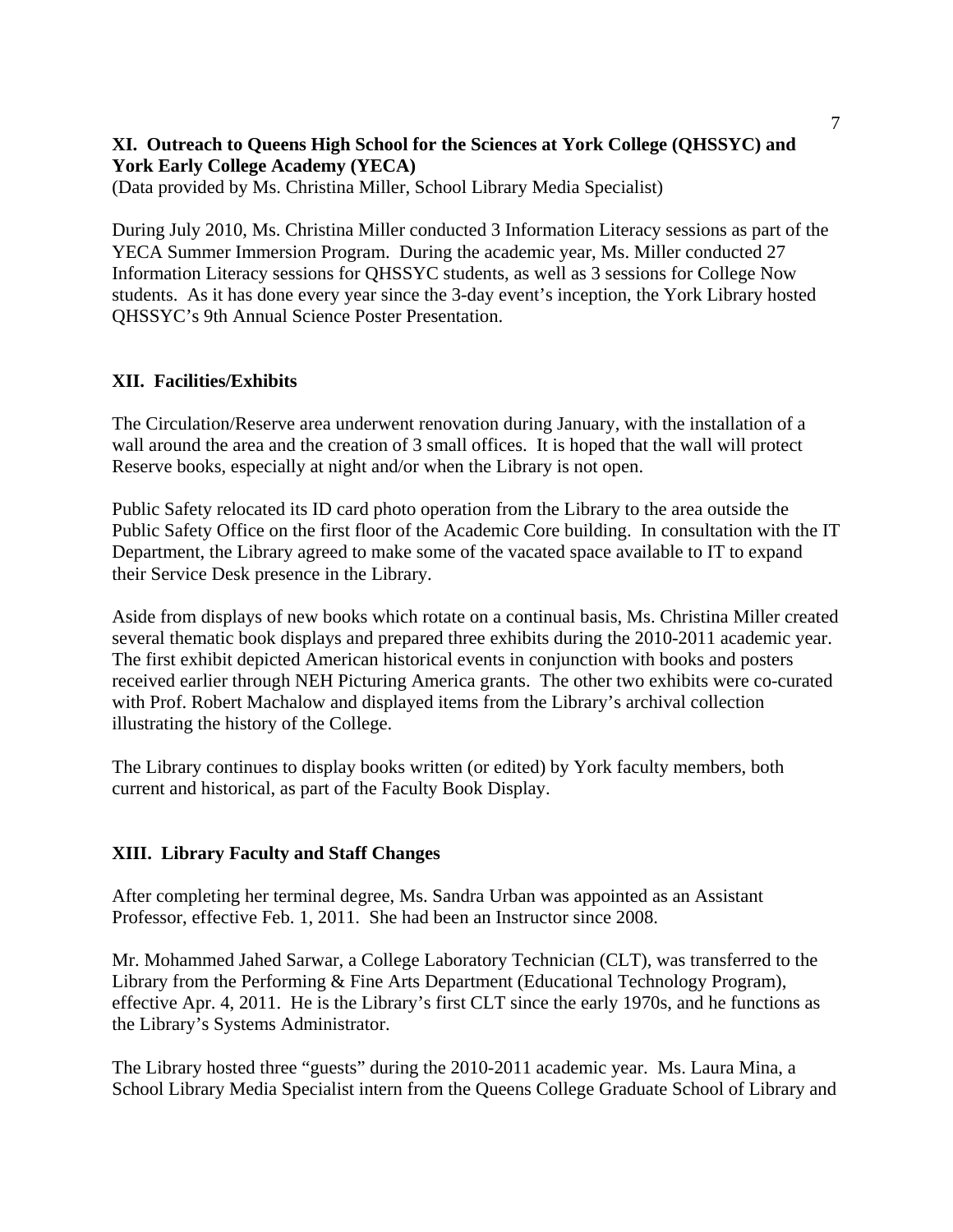Information Studies (GSLIS), worked with Ms. Christina Miller during the YECA Summer Immersion program. Ms. Yan Wang, also from the Queens College GSLIS, was an intern in the York Library for 150 hours during the Spring, and was supervised by Prof. Di Su. Ms. Xiaoxia Liu, a librarian from Shanghai Normal University in China, spent six weeks at York during May-June as part of the CUNY-Shanghai Libraries Exchange Program, and she was mentored by Prof. Di Su.

#### **XIV. Library Faculty Publications and Scholarship, 2010-2011**

#### **a) Publications:**

Daniel E. Cleary (Instructor):

- Cleary, Daniel E. Book review of *Green Community*, ed. Susan Piedmont-Palladino and Timothy Mennel. *Choice* 47 (Aug. 2010): 2344.
- Cleary, Daniel E. "ILLiad." *PASSWORD* 4 (Fall 2010): 3.
- Cleary, Daniel E. "New iMacs." *PASSWORD* 4 (Fall 2010): 3.
- Cleary, Daniel E. "Print & Photocopy in Color." *PASSWORD* 4 (Fall 2010): 2.
- Cleary, Daniel E. Review of the *PhysOrg.com* website. *Choice* 48 (Dec. 2010): 706-707.
- Cleary, Daniel E. Review of the *Science News* website. *Choice* 48 (Mar. 2011): 1311.

Anamika Dasgupta (Instructor):

- Dasgupta, Anamika. "Are E-books Ready for Academic Libraries?" *PASSWORD* 5 (Spring 2011): 6.
- Dasgupta, Anamika. "Bukowczyk, John J." In James S. Pula (ed.), *The Polish American Encyclopedia* (McFarland & Co., 2011), 43.
- Dasgupta, Anamika. "Kurczaba, Alex." In James S. Pula (ed.), *The Polish American Encyclopedia* (McFarland & Co., 2011), 258.

Dasgupta, Anamika. Review of the *DART-Europe E-theses Portal*. *Choice* 48 (Oct. 2010): 255.

John A. Drobnicki (Professor):

Drobnicki, John A. "1967 Convocation Charter." *Academic Affairs Update* 4 (Mar. 2011): 15.

- Drobnicki, John A. "Archacki, Henryk." In James S. Pula (ed.), *The Polish American Encyclopedia* (McFarland & Co., 2011), 16-17.
- Drobnicki, John A. Book review of *Jewish Responses to Persecution*, Vol. 1: *1933-1938*, by Jürgen Matthäus and Mark Roseman. *Choice* 48 (Nov. 2010): 480.
- Drobnicki, John A. "Holocaust-Denial Literature: A Sixth Bibliography." *Journal of Hate Studies* 8 (2010): 103-129.
- Drobnicki, John A. "Horszowski, Mieczyslaw." In James S. Pula (ed.), *The-Polish American Encyclopedia* (McFarland & Co., 2011), 177-178.
- Drobnicki, John A. "Janis, Byron." In James S. Pula (ed.), *The Polish American Encyclopedia* (McFarland & Co., 2011), 201-202.
- Drobnicki, John A. "Lerski, Jerzy Jan 'George.'" In James S. Pula (ed.), *The Polish American Encyclopedia* (McFarland & Co., 2011), 269-270.
- Drobnicki, John A. "Library's Archival Collection Tapped by Exxon-Mobil." *Academic Affairs*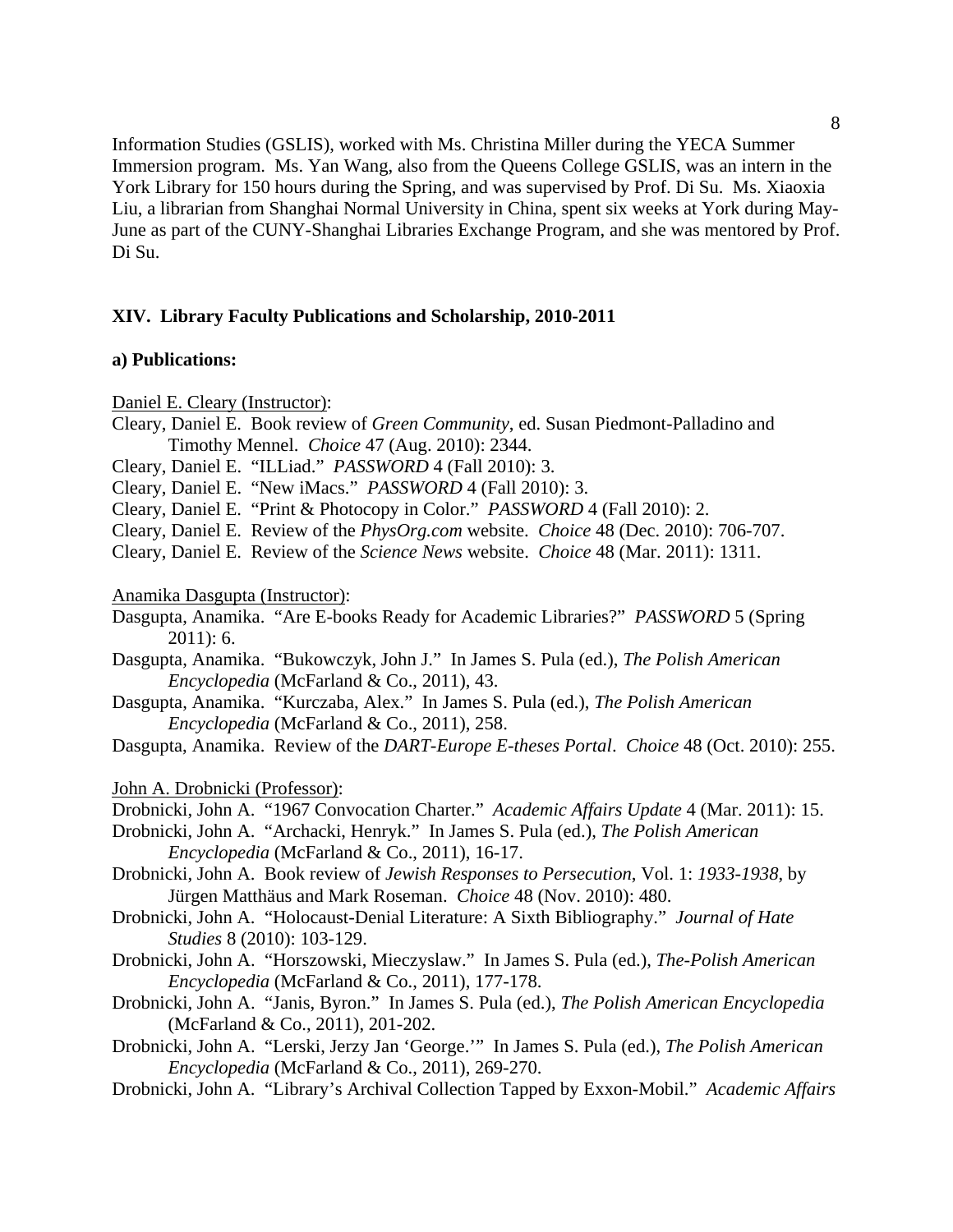*Update* 4 (Oct. 2010): 9.

- Drobnicki, John A. "Mocha, Frank." In James S. Pula (ed.), *The Polish American Encyclopedia* (McFarland & Co., 2011), 306.
- Drobnicki, John A. "Peckwas, Edward Alan." In James S. Pula (ed.), *The Polish American Encyclopedia* (McFarland & Co., 2011), 356.
- Drobnicki, John A. "Pipes, Richard Edgar." In James S. Pula (ed.), *The Polish American Encyclopedia* (McFarland & Co., 2011), 362.
- Drobnicki, John A. "Polish Anti-Defamation Committee." In James S. Pula (ed.), *The Polish American Encyclopedia* (McFarland & Co., 2011), 385.
- Drobnicki, John A. "Prosky, Robert." In James S. Pula (ed.), *The Polish American Encyclopedia* (McFarland & Co., 2011), 430.
- Drobnicki, John A. "Renkiewicz, Frank Anthony." In James S. Pula (ed.), *The Polish American Encyclopedia* (McFarland & Co., 2011), 447.
- Drobnicki, John A. Review of the *Founders Early Access* website. *Choice* 48 (Nov. 2010), 478.
- Drobnicki, John A. "Skrowaczewski, Stanislaw." In James S. Pula (ed.), *The Polish American Encyclopedia* (McFarland & Co., 2011), 486-487.
- Drobnicki, John A. "Stram, Hank." In James S. Pula (ed.), *The Polish American Encyclopedia* (McFarland & Co., 2011), 506.
- Drobnicki, John A. "What is a Library?" *PASSWORD* 5 (Spring 2011): 1.

Christina Miller (Instructor):

Miller, Christina. Book review of *Cellular*, by Ellen Schwartz. *VOYA* 33 (Dec. 2010): 460.

- Miller, Christina. Book review of *Crystal Bones: The Faelin Chronicles*, by C. Aubrey Hall. VOYA 34 (June 2011): 184.
- Miller, Christina. Book review of *Hot X: Algebra Exposed*, by Danica McKellar. *VOYA* 33 (Dec. 2010): 481.
- Miller, Christina. Book review of *In the Shadow of the Lamp*, by Susanne Dunlap. *VOYA* 34 (Apr. 2011): 58.
- Miller, Christina. Book review of *The Present Tense of Prinny Murphy*, by Jill MacLean. *VOYA* 33 (Aug. 2010): 251.
- Miller, Christina. Book review of *The Ring of Solomon*, by Jonathan Stroud. *VOYA* 33 (Feb. 2011): 580.
- Miller, Christina. "Burzynski, Stanislaw Rajmund." In James S. Pula (ed.), *The Polish American Encyclopedia* (McFarland & Co., 2011), 44-45.
- Miller, Christina. "Cuyahoga River Fires." In Matthew Lindstrom (ed.), *Encyclopedia of the U.S. Government and the Environment: History, Policy, and Politics* (ABC-CLIO, 2011), Vol. 1, 252-254.
- Miller, Christina. "School Media Corner." *PASSWORD* 5 (Spring 2011): 5.

Jahed Sarwar (College Laboratory Technician): Sarwar, Jahed. "IT Tech Tip." *PASSWORD* 5 (Spring 2011): 5

Scott Sheidlower (Assistant Professor):

Sheidlower, Scott. "Antiquities Act 1906." In Matthew Lindstrom (ed.), *Encyclopedia of the U.S. Government and the Environment: History, Policy, and Politics* (ABC-CLIO, 2011),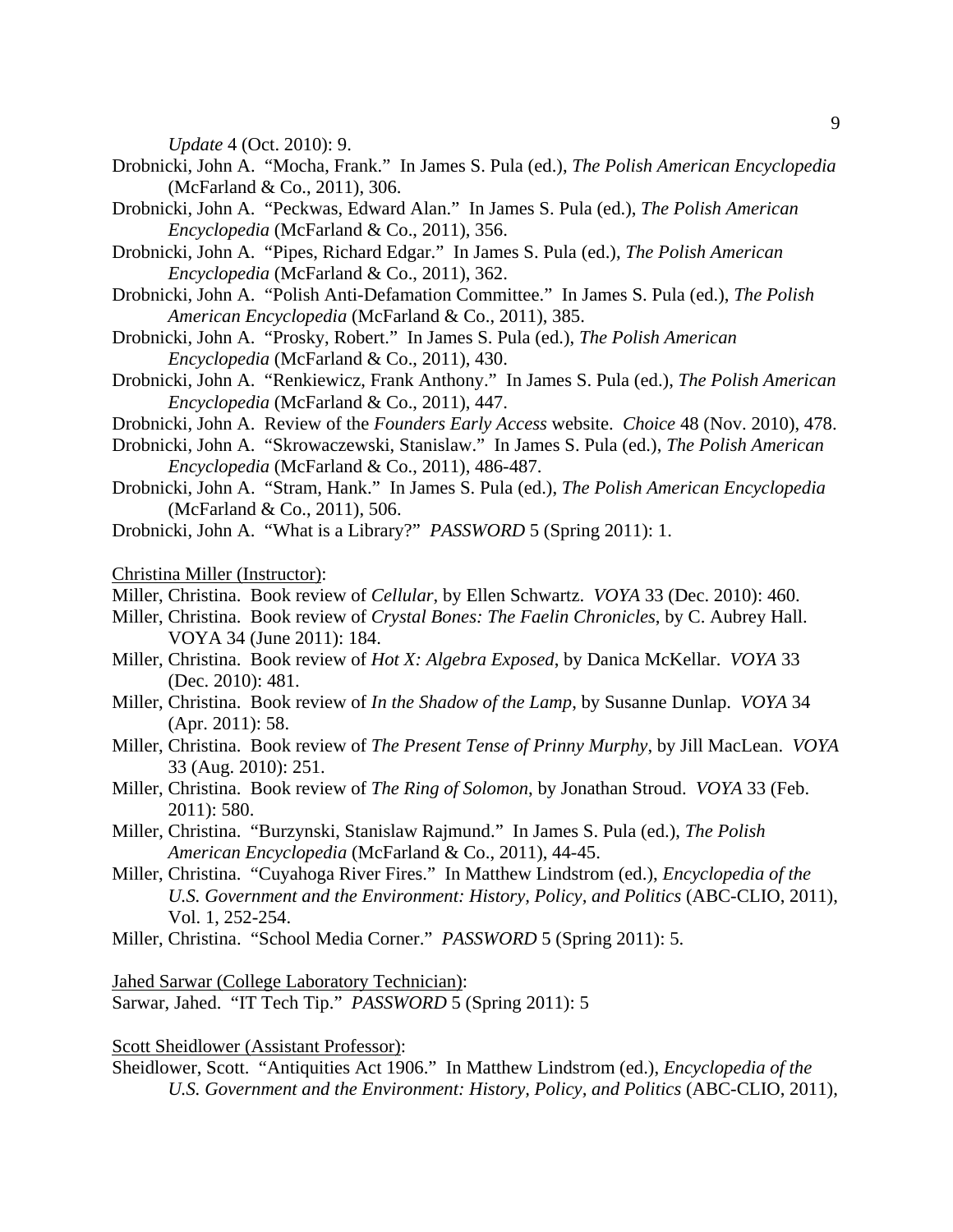Vol. 1, 79-83.

- Sheidlower, Scott. Book review of *Booktalking with Teens*, by Kristine Mahood. *American Reference Books Annual* (2011).
- Sheidlower, Scott. Book review of *Information Literacy Instruction: Theory and Practice*, 2<sup>nd</sup> ed., by Esther S. Grassian and Joan R. Kaplowitz. *Public Services Quarterly* 6, no. 4 (2010): 377-378.
- Sheidlower, Scott. Book review of *The Many Faces of School Library Leadership*, ed. Sharon Coatney. *American Reference Books Annual* (2011).
- Sheidlower, Scott. Book review of *Multicultural Programs for Tweens and Teens*, ed. Linda B. Alexander and Nahyun Kwon. *American Reference Books Annual* (2011).
- Sheidlower, Scott. Book review of *Readers' Advisory for Children and 'Tweens*, by Penny Peck. *American Reference Books Annual* (2011).
- Sheidlower, Scott. Book review of *Research-Based Reading Strategies in the Library for Adolescent Learners*, by Carianne Bernadowski and Patricia Liotta Kolencik. *American Reference Books Annual* (2011).
- Sheidlower, Scott. Book review of *Young Adults Deserve the Best: YALSA's Competencies in Action*, by Sarah Flowers. *American Reference Books Annual* (2011).
- Sheidlower, Scott. "Landis, Carole." In James S. Pula (ed.), *The Polish American Encyclopedia* (McFarland & Co., 2011), 263.
- Sheidlower, Scott. "Muir, John." In Matthew Lindstrom (ed.), *Encyclopedia of the U.S. Government and the Environment: History, Policy, and Politics* (ABC-CLIO, 2011), Vol. 2, 508-510.
- Sheidlower, Scott. "Olmsted, Frederick Law." In Matthew Lindstrom (ed.), *Encyclopedia of the U.S. Government and the Environment: History, Policy, and Politics* (ABC-CLIO, 2011), Vol. 2, 598-600.
- Sheidlower, Scott. "Procter and Gamble." In Julie Willett (ed.), *The American Beauty Industry Encyclopedia* (Greenwood Press, 2010), 235-237.
- Sheidlower, Scott. "Sendak, Maurice." In James S. Pula (ed.), *The Polish American Encyclopedia* (McFarland & Co., 2011), 477-478.
- Sheidlower, Scott. "Zelazny, Roger Joseph." In James S. Pula (ed.), *The Polish American Encyclopedia* (McFarland & Co., 2011), 562-563.
- Di Su (Associate Professor):
- Su, Di. "The Tardy Recognition of J. S. Bach's Sonatas and Partitas." *American String Teacher* 61 (May 2011): 24-28.
- Su, Di. "Welcome Xiaoxia Liu, Our Guest from Shanghai!" *PASSWORD* 5 (Spring 2011): 3.

#### Sandra Gall Urban (Assistant Professor):

- Urban, Sandra G. "Online Library Tutorials Coming Soon." *PASSWORD* 5 (Spring 2011): 4.
- Urban, Sandra G. "Safe Haven Laws United States." In Brigitte H. Bechtold and Donna Cooper Graves (eds.), *An Encyclopedia of Infanticide* (Edwin Mellen Press, 2010), 229- 230.
- Urban, Sandra G. "Technology, Cognition, and the Academic Librarian: A Conference Report." *Library Hi-Tech News* 27, no. 4/5 (2010): 1-4.
- Urban, Sandra G. "Technology in the Library." *PASSWORD* 4 (Fall 2010): 1.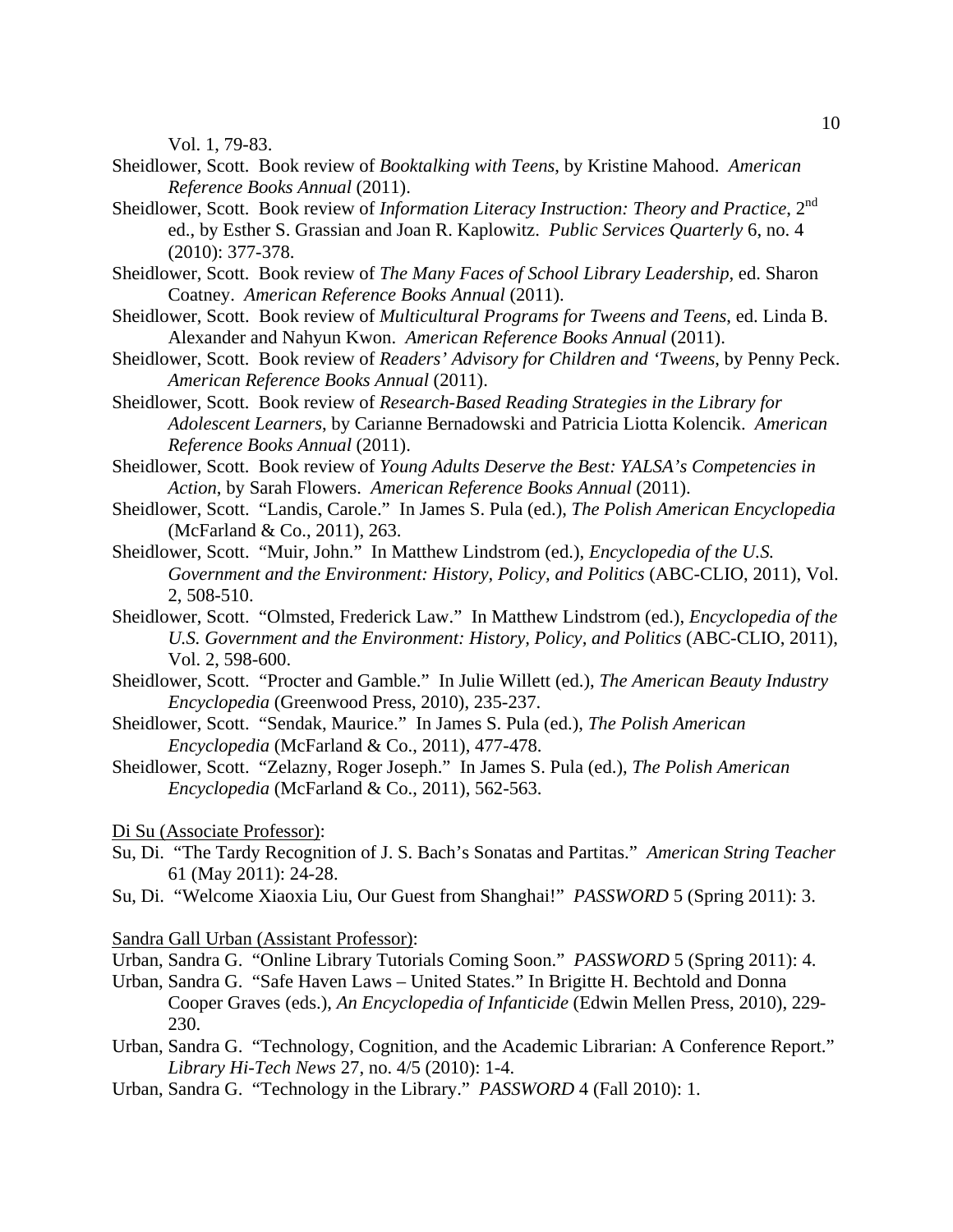Urban, Sandra G. "Urban Renewal." In Matthew Lindstrom (ed.), *Encyclopedia of the U.S. Government and the Environment: History, Policy, and Politics* (ABC-CLIO, 2011), Vol. 2, 744-745.

### **b) Presentations:**

Scott Sheidlower (Assistant Professor):

- Sheidlower, Scott. Keynote address, "Communicate, Communicate, Communicate: The Dyad of Librarians and Patrons" (Nassau County Library Association, Academic and Special Libraries Division, Apr. 29, 2011).
- Sheidlower, Scott. Panelist, "Diversity & Disability" (York College STAR Program and Cultural Diversity Program, Apr. 27, 2011).
- Sheidlower, Scott. Co-presenter, "Help Us Help You: Using Library Assistance to Design Course Assignments" (York College Center for Excellence in Teaching and Learning, Mar. 2, 2011).
- Sheidlower, Scott. Co-presenter, "How the CUNY Library Departments Developed Common Learning Outcomes and Assessment Tools Through a Disciplinary Advisory Committee" (7th CUNY General Education Conference, May 13, 2011).
- Sheidlower, Scott. Presenter, "Strategies for Sleepy Classes: Humor" (Bibliographic Instruction Special Interest Group, Metropolitan New York Library Council, Nov. 17, 2010).

Sandra Gall Urban (Assistant Professor):

Urban, Sandra G. Co-presenter, "Help Us Help You: Using Library Assistance to Design Course Assignments" (York College Center for Excellence in Teaching and Learning, Mar. 2, 2011).

#### **c) Outside Funding:**

Prof. John Drobnicki received a Coordinated Collection Development Aid (CCDA) grant of \$8,251.00 from the New York State Library to be spent on Library materials. The Library also received \$1,500 in matching funds from CUNY Central for research-level collection development to support an existing graduate program.

#### **XV. Library Faculty College/University Service, 2010-2011**

Daniel E. Cleary (Instructor):

- CUNY Libraries' Public Services Committee
- LACUNY (the Library Association of the City University of New York) Executive Council
- Library's Liaison to York's I.T. Department
- Outcomes Assessment Committee

#### Anamika Dasgupta (Instructor):

- CETL Advisory Board
- CUNY Libraries' E-book Committee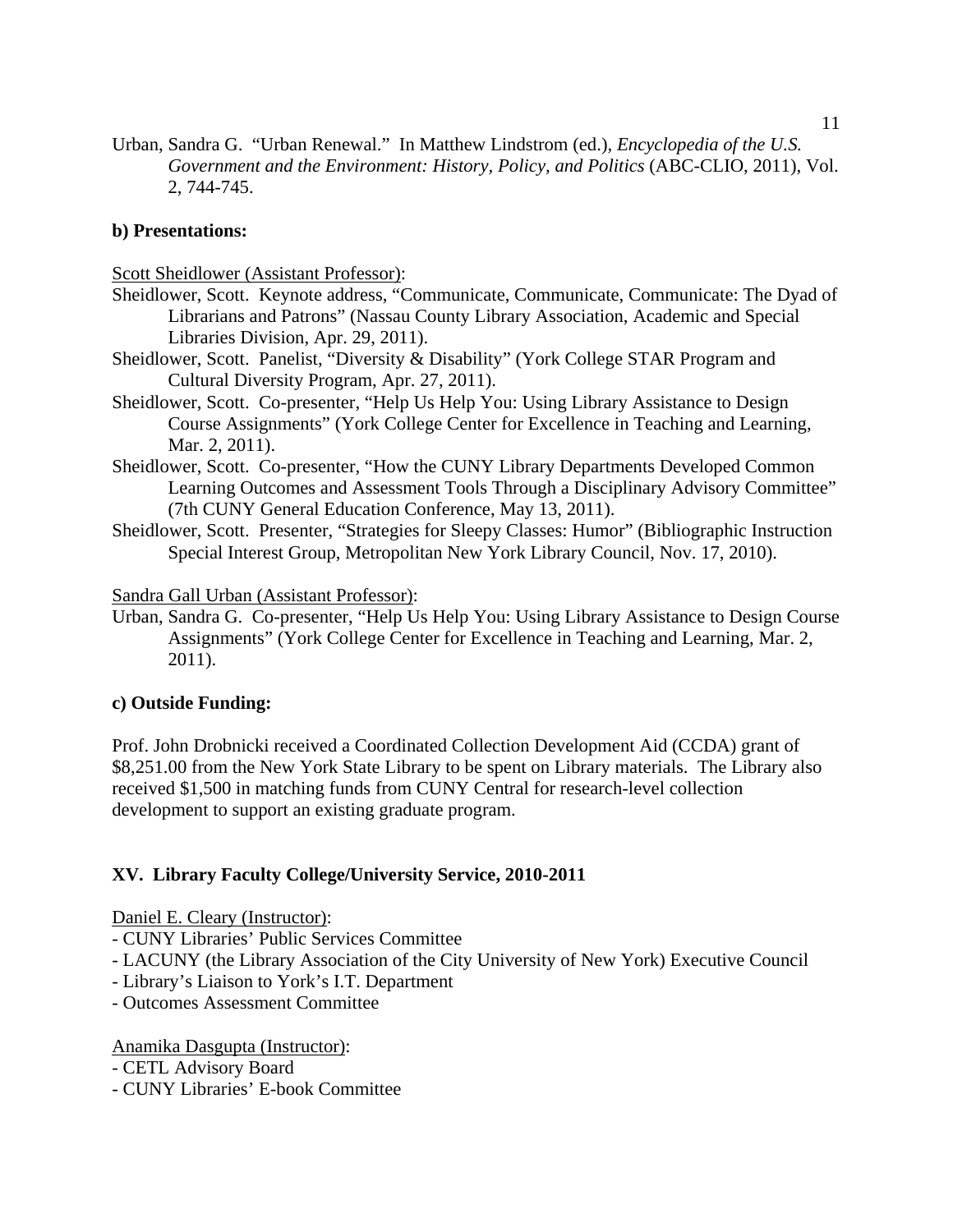- CUNY Libraries' Electronic Resources Advisory Council (ERAC)
- CUNY Libraries' SFX Committee
- Gen Ed Task Force
- Library Website Committee (Chair)
- University Ad-hoc Math Support for Undergraduates Committee

John A. Drobnicki (Professor):

- College Personnel & Budget Committee
- College Personnel & Budget Committee Subcommittee on Faculty Scholarship
- CUNY Council of Chief Librarians
- Library Department Personnel & Budget Committee (Chair)
- Library Website Committee
- Technology Fee Committee

#### Njoki-Wa-Kinyatti (Associate Professor):

- CUNY Libraries' Acquisitions Committee
- LACUNY Acquisitions Roundtable
- LACUNY Collection Development Roundtable
- Library Committee of the York College Senate (Chair)
- Library Department Personnel & Budget Committee
- Pluralism & Diversity Committee
- Teacher Education Advisory Council

#### Robert Machalow (Professor):

- CUNY Libraries' Circulation Committee
- CUNY Libraries' Library Systems Committee
- Library Department Personnel & Budget Committee

#### Christina Miller (Instructor):

- Campus Environment Committee
- Common Reader Committee
- CUNY/DOE High School to College Transition Committee
- LACUNY Executive Council (alternate)
- LACUNY Junior Faculty Research Roundtable
- Library Environment and Signage Committee
- Library Exhibit Coordinator
- Library Newsletter (Co-Editor)
- Take Your Sons and Daughters to Work Day (organized 2 Library tours)
- YECA Planning Committee

#### Scott Sheidlower (Assistant Professor):

- 504/ADA Committee
- Academic Standards Committee
- Alliance for Gender and Sexual Equality
- Auxiliary Enterprises Board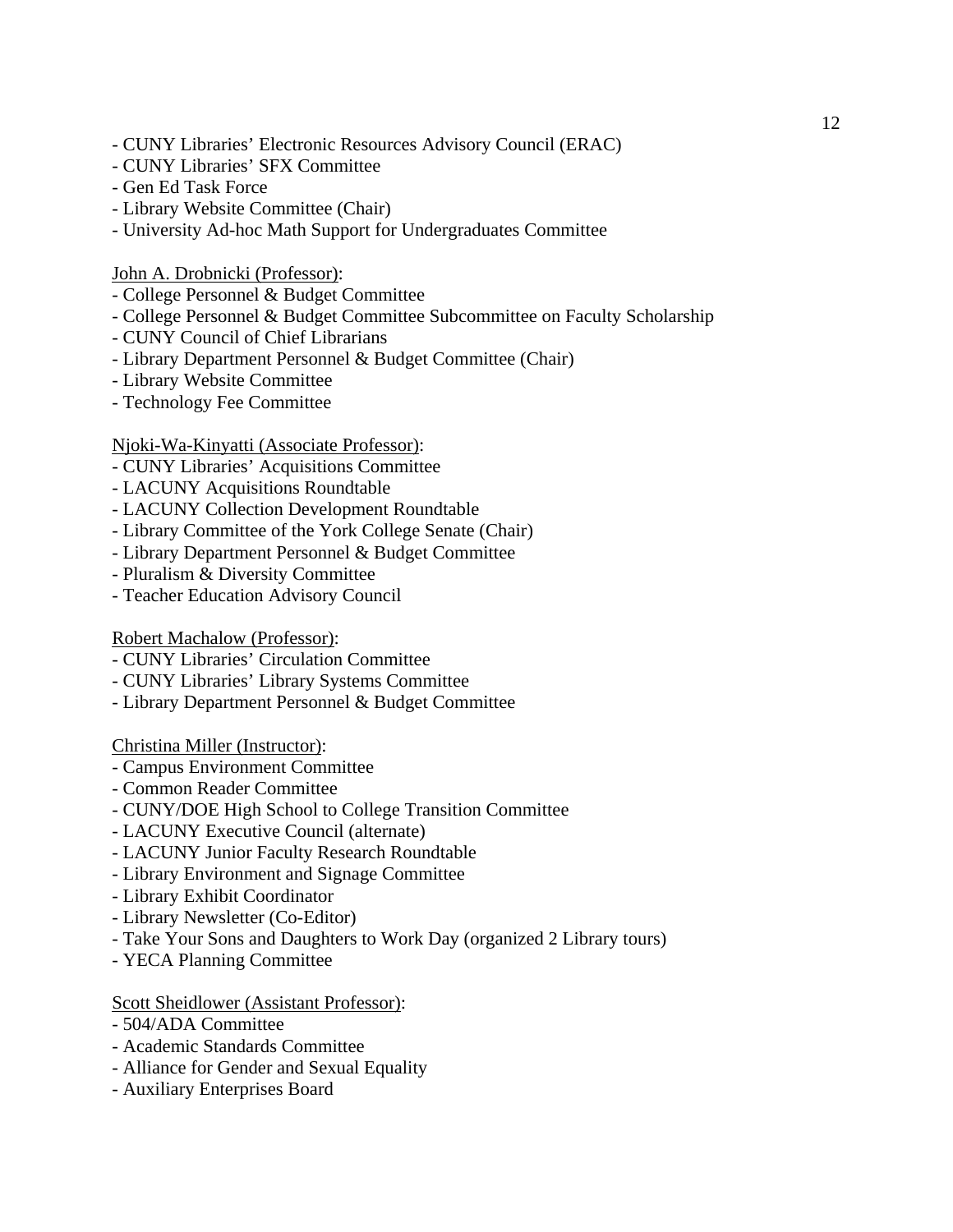- Auxiliary Enterprises, Budget and Contracts Subcommittee
- Constitution Day Committee
- Elections Committee
- LACUNY Disability Services Roundtable (Chair)
- LACUNY Instruction Committee
- LILAC (Library Information Literacy Advisory Committee)
- LILAC Subcommittee on Articulation (Primary Co-Chair)
- PSC Delegate Assembly (Alternate Delegate)
- PSC York College Chapter Executive Committee
- Student Disciplinary Committee

#### Di Su (Associate Professor):

- *Chronicle of Higher Education* Listserv administrator
- College Curriculum Committee
- Faculty Development Committee
- Instruction Committee
- *Lancet* Listserv administrator
- Library Department Personnel & Budget Committee
- Library Website Committee

#### Sandra Gall Urban (Instructor):

- Alliance for Gender and Sexual Equality
- Constitution Day Committee
- CUNY Libraries' Cataloging Committee
- CUNY Libraries' Primary Contacts Committee
- Faculty Caucus (Secretary)
- Faculty Senator
- LACUNY Cataloging Roundtable
- LACUNY Emerging Technologies Committee
- LACUNY Junior Faculty Research Roundtable
- LACUNY Scholarly Communications Roundtable
- Library liaison for the York College Bulletin
- Library Newsletter (Co-Editor, and Graphic Designer)
- Library Website Committee
- Take Your Sons and Daughters to Work Day (organized 2 Library tours)
- York College Science & Math Exposition (Panel Judge)

#### Hope Young (Associate Professor):

- Academic Integrity Committee
- CUNY Libraries' Interlibrary Loan Committee
- CUNY Libraries' Serials Committee
- Library Environment & Signage Committee
- Library Department Personnel & Budget Committee
- Occupational Therapy Department Grievance Committee
- Provost's Faculty Advisory Committee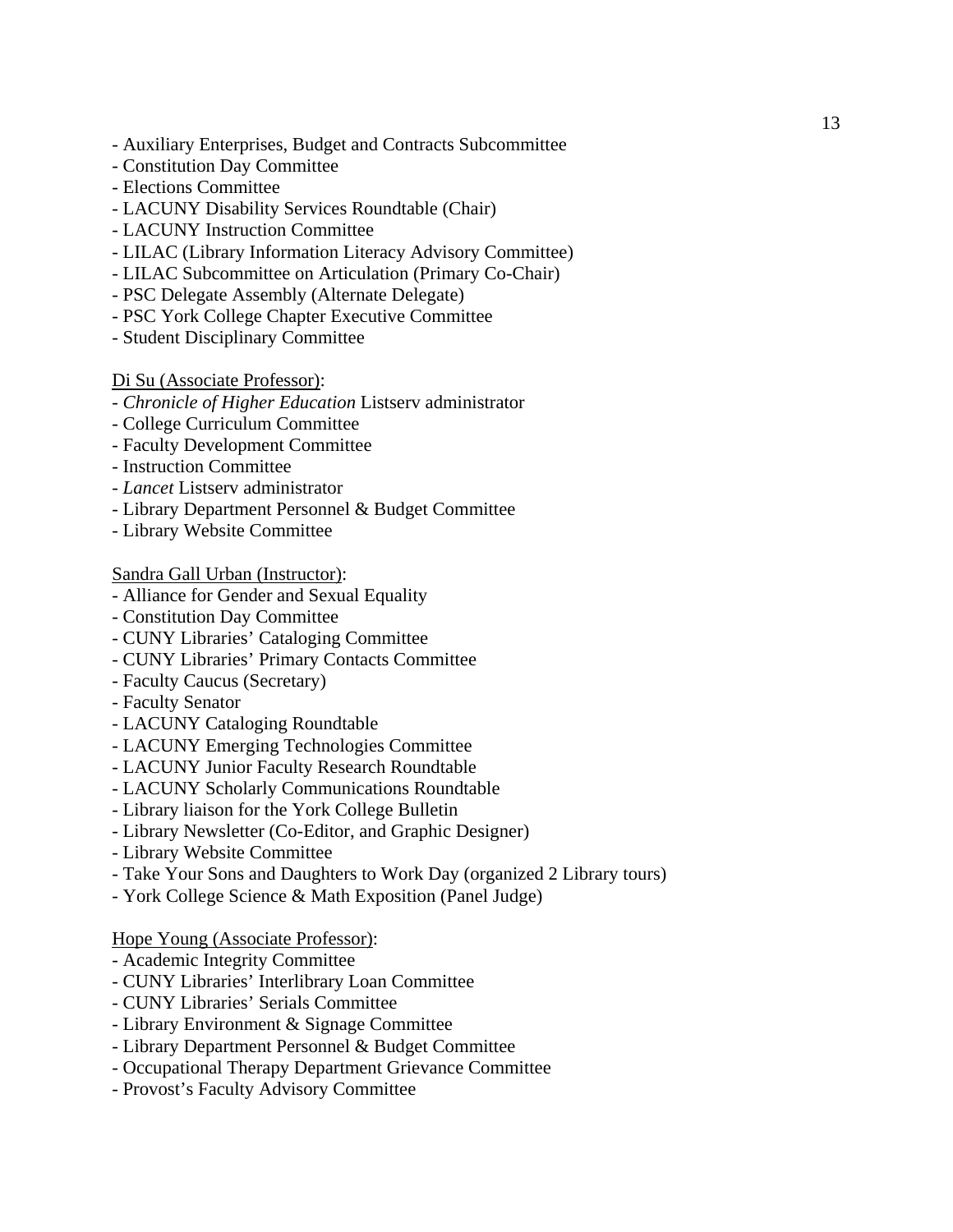## **XVI. Using Data to Drive Change**

Did you collect and/or analyze any of the following data this past year? (If your program underwent an Academic Program Review this past year, you may simply write "see APR.")

| Data                                  | <b>Check if Yes</b> |
|---------------------------------------|---------------------|
| Admissions/Enrollment data            |                     |
| Retention data                        |                     |
| Graduation data                       |                     |
| NSSE/FSSE results                     |                     |
| <b>CUNY Student Experience Survey</b> |                     |
| CPE data                              |                     |
| Other student learning indicators     |                     |
|                                       |                     |
| Certification exams                   |                     |
| Alumni data                           |                     |
| Faculty productivity                  |                     |
| Teaching evaluations                  |                     |
| Other                                 |                     |
| <b>Library User Surveys</b>           |                     |
| Other                                 |                     |
|                                       |                     |

What were the findings of your analysis? (Please include the actual data with a description of the overall findings and your conclusions.)

During the 2010-2011 academic year, the Library conducted two online surveys with the assistance of the Office of Institutional Research & Assessment to solicit opinions and measure satisfaction about the Library from members of the York College community. Summaries of the results follow.

#### **Fall 2010 Survey:**

| <b>Respondents Status at the College</b> |      | <b>Student</b> | <b>Faculty</b> | <b>Staff</b> | <b>Other</b> | <b>Total</b> |
|------------------------------------------|------|----------------|----------------|--------------|--------------|--------------|
|                                          |      | 278            |                |              | ∽            | 386          |
|                                          | $\%$ | 2.0%           | $\angle 1.0\%$ | 6.5%         | 0.5%         |              |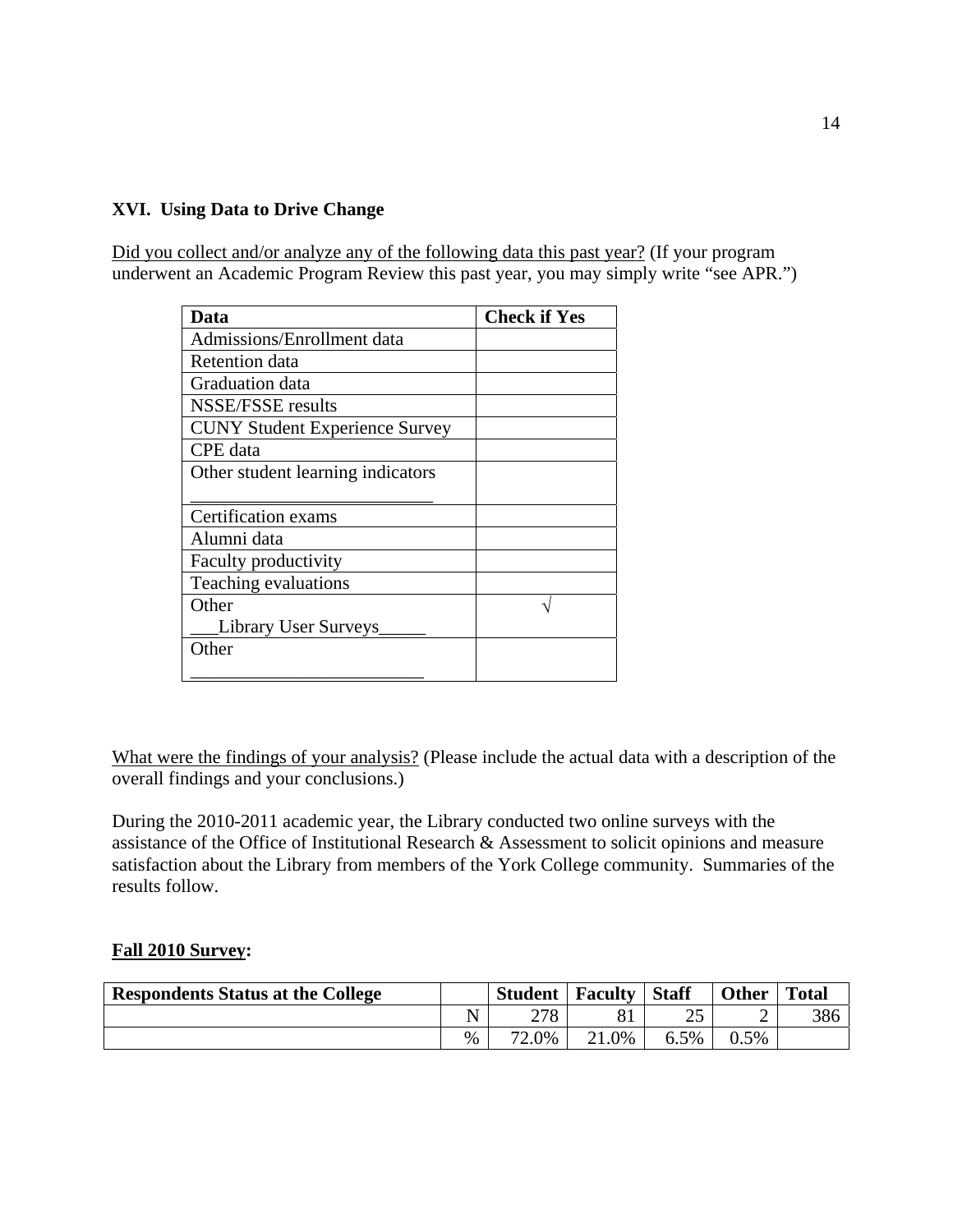# **Faculty and Student Response Comparison, Fall 2010 Survey Results**

|                                                               |             | <b>Student</b> |                 |        | <b>Faculty</b> |                 |        |  |
|---------------------------------------------------------------|-------------|----------------|-----------------|--------|----------------|-----------------|--------|--|
|                                                               |             | Agree          | <b>Disagree</b> | Total* | Agree          | <b>Disagree</b> | Total* |  |
| Reference Librarians are helpful and<br>courteous             | $\mathbf N$ | 229            | 24              | 253    | 74             | 3               | 77     |  |
|                                                               | $\%$        | 90.5%          | 9.5%            |        | 96.1%          | 3.9%            |        |  |
| Circulation/Reserve staff are helpful<br>and courteous        | $\mathbf N$ | 227            | 34              | 261    | 72             | 5               | 77     |  |
|                                                               | $\%$        | 87.0%          | 13.0%           |        | 93.5%          | 6.5%            |        |  |
| Periodicals/Microforms staff are<br>helpful and courteous     | $\mathbf N$ | 154            | 27              | 181    | 49             | 3               | 52     |  |
|                                                               | $\%$        | 85.1%          | 14.9%           |        | 94.2%          | 5.8%            |        |  |
| Library has sufficient print<br>collections                   | $\mathbf N$ | 155            | 88              | 243    | 24             | 48              | 72     |  |
|                                                               | $\%$        | 63.8%          | 36.2%           |        | 33.3%          | 66.7%           |        |  |
| Library website is easy to navigate                           | $\mathbf N$ | 222            | 44              | 266    | 65             | 10              | 75     |  |
|                                                               | %           | 83.5%          | 16.5%           |        | 86.7%          | 13.3%           |        |  |
| Library space and furniture are<br>conducive to studying      | $\mathbf N$ | 159            | 112             | 271    | 49             | 14              | 63     |  |
|                                                               | $\%$        | 58.7%          | 41.3%           |        | 77.8%          | 22.2%           |        |  |
| I received the help I needed while at<br>the reference desk   | $\mathbf N$ | 234            | 14              | 248    | 65             | 3               | 68     |  |
|                                                               | $\%$        | 94.4%          | 5.6%            |        | 95.6%          | 4.4%            |        |  |
| I was able to get the materials needed<br>through CLICS       | ${\bf N}$   | 92             | 24              | 116    | 55             | 8               | 63     |  |
| (books from other CUNY libraries)                             | $\%$        | 79.3%          | 20.7%           |        | 87.3%          | 12.7%           |        |  |
| The CLICS materials I requested<br>were delivered in a        | $\mathbf N$ | 81             | 23              | 104    | 51             | 9               | 60     |  |
| timely manner                                                 | $\%$        | 77.9%          | 22.1%           |        | 85.0%          | 15.0%           |        |  |
| It was easy to request a book via<br><b>CLICS</b>             | $\mathbf N$ | 84             | 25              | 109    | 55             | 5               | 60     |  |
|                                                               | $\%$        | 77.1%          | 22.9%           |        | 91.7%          | 8.3%            |        |  |
| I was able to get the materials needed<br>through             | ${\bf N}$   | 71             | 22              | 93     | 50             | 5               | 55     |  |
| Interlibrary Loan (materials from<br>non-CUNY                 | $\%$        | 76.3%          | 23.7%           |        | 90.9%          | 9.1%            |        |  |
| The ILL materials I requested were<br>delivered in a          | ${\bf N}$   | 62             | 25              | 87     | 47             | 8               | 55     |  |
| timely manner                                                 | $\%$        | 71.3%          | 28.7%           |        | 85.5%          | 14.5%           |        |  |
| It was easy to request a book via<br><b>Interlibrary Loan</b> | $\mathbf N$ | 78             | 18              | 96     | 49             | 6               | 55     |  |
|                                                               | $\%$        | 81.3%          | 18.8%           |        | 89.1%          | 10.9%           |        |  |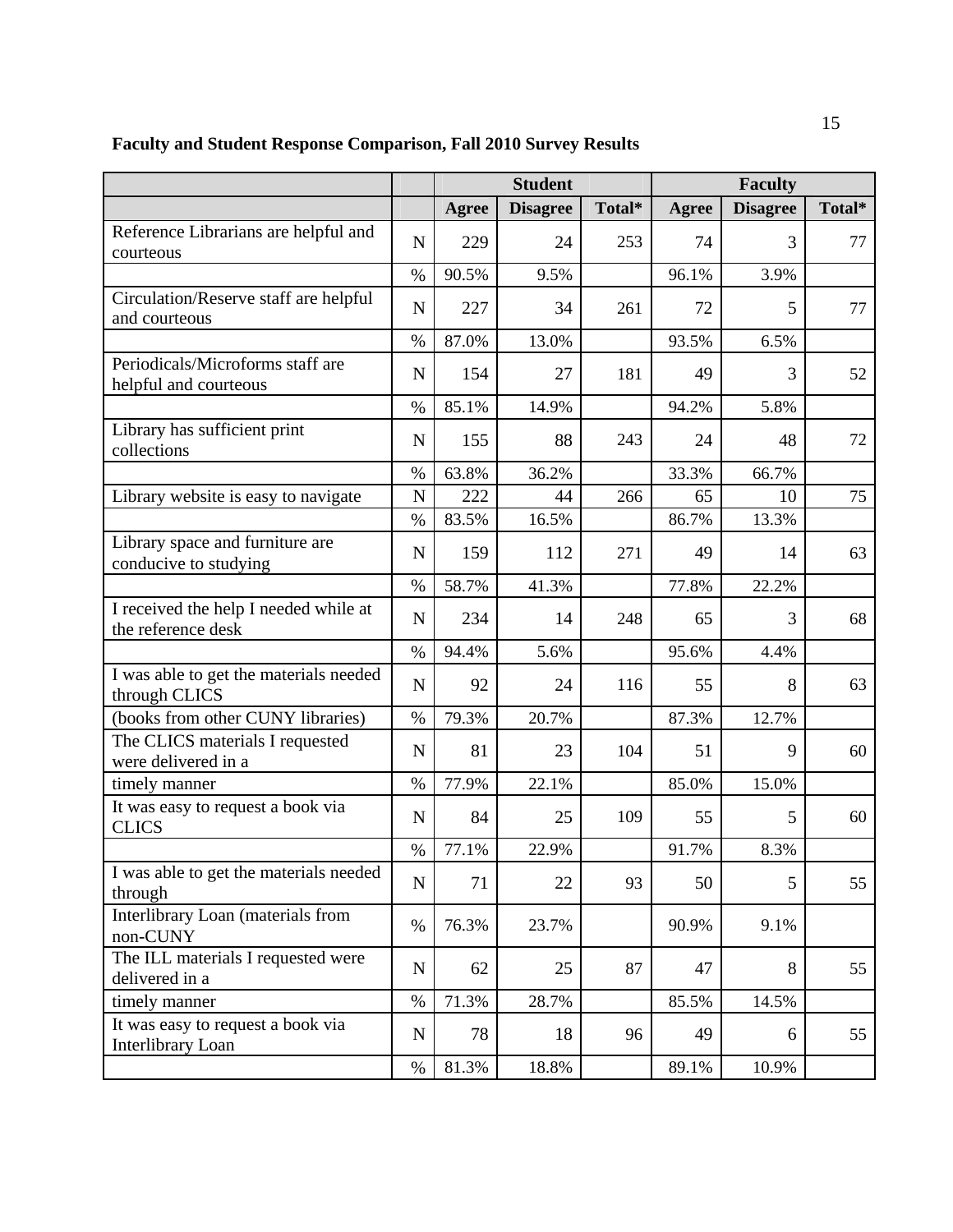| The Information Literacy class<br>helped me (or my         | N    | 104   | 18    | 122 | 46    | 6     | 52 |
|------------------------------------------------------------|------|-------|-------|-----|-------|-------|----|
| students) with my (or their) research                      | $\%$ | 85.2% | 14.8% |     | 88.5% | 11.5% |    |
| The Library's Reserve service is easy<br>to use            | N    | 201   | 30    | 231 | 54    | 12    | 66 |
|                                                            | $\%$ | 87.0% | 13.0% |     | 81.8% | 18.2% |    |
| I was able to find helpful articles and<br>e-books through | N    | 208   | 26    | 234 | 64    | 5     | 69 |
| the Library's electronic databases                         | $\%$ | 88.9% | 11.1% |     | 92.8% | 7.2%  |    |
| I can always find information<br>pertaining to my          | N    | 191   | 42    | 233 | 56    | 13    | 69 |
| research through the Library's<br>electronic databases     | $\%$ | 82.0% | 18.0% |     | 81.2% | 18.8% |    |
| Overall, I am satisfied with library                       | N    | 188   | 81    | 269 | 68    | 9     | 77 |
| services                                                   | $\%$ | 69.9% | 30.1% |     | 88.3% | 11.7% |    |

\* Total excludes N/A

# **Spring 2011 Survey:**

| <b>Respondents Status at the College</b> |   | <b>Student</b> | <b>Faculty</b> | <b>Staff</b>             | <b>Total</b> |
|------------------------------------------|---|----------------|----------------|--------------------------|--------------|
|                                          |   | 245            | 62             | $\sim$<br>$\overline{1}$ | 319          |
|                                          | % | 76.8%          | 19.4%          | 3.8%                     |              |

# **Faculty and Student Response Comparison, Spring 2011 Survey Results**

|                                                           |      | <b>Student</b> |                 |        | <b>Faculty</b> |                 |        |  |
|-----------------------------------------------------------|------|----------------|-----------------|--------|----------------|-----------------|--------|--|
|                                                           |      | Agree          | <b>Disagree</b> | Total* | Agree          | <b>Disagree</b> | Total* |  |
| Reference Librarians are helpful and<br>courteous         | N    | 212            | 22              | 234    | 55             |                 | 56     |  |
|                                                           | $\%$ | 90.6%          | 9.4%            |        | 98.2%          | 1.8%            |        |  |
| Circulation/Reserve staff are helpful<br>and courteous    | N    | 218            | 21              | 239    | 57             |                 | 58     |  |
|                                                           | $\%$ | 91.2%          | 8.8%            |        | 98.3%          | 1.7%            |        |  |
| Periodicals/Microforms staff are<br>helpful and courteous | N    | 155            | 20              | 175    | 40             | 0               | 40     |  |
|                                                           | $\%$ | 88.6%          | 11.4%           |        | 100.0%         | 0.0%            |        |  |
| Library has sufficient print<br>collections               | N    | 144            | 83              | 227    | 21             | 34              | 55     |  |
|                                                           | $\%$ | 63.4%          | 36.6%           |        | 38.2%          | 61.8%           |        |  |
| Library website is easy to navigate                       | N    | 207            | 33              | 240    | 53             | 8               | 61     |  |

16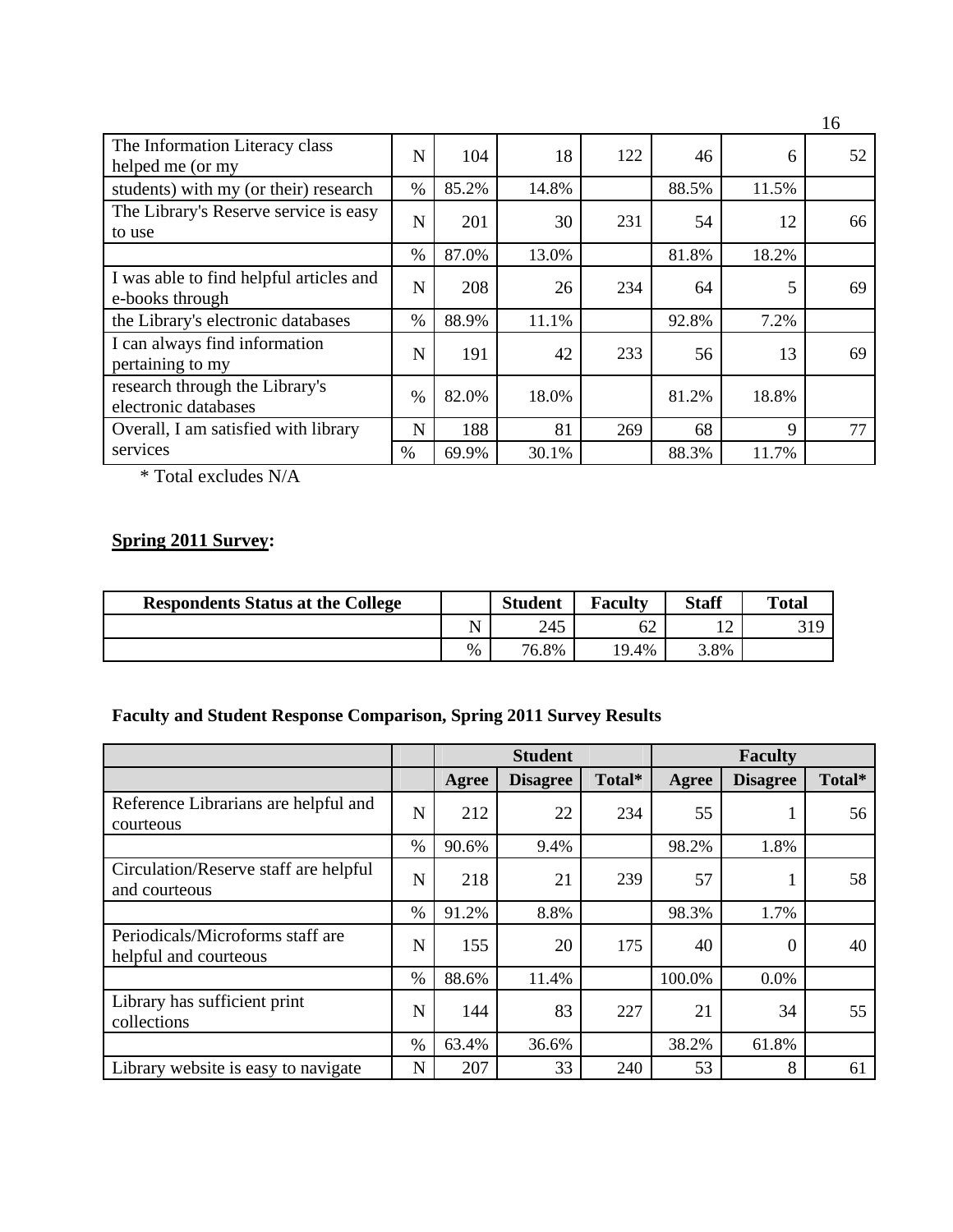|                                                               |             |       |       |     |       |                | 17 |
|---------------------------------------------------------------|-------------|-------|-------|-----|-------|----------------|----|
|                                                               | $\%$        | 86.3% | 13.8% |     | 86.9% | 13.1%          |    |
| Library space and furniture are<br>conducive to studying      | ${\bf N}$   | 136   | 106   | 242 | 28    | 15             | 43 |
|                                                               | $\%$        | 56.2% | 43.8% |     | 65.1% | 34.9%          |    |
| I received the help I needed while at<br>the reference desk   | $\mathbf N$ | 207   | 15    | 222 | 50    | $\overline{2}$ | 52 |
|                                                               | $\%$        | 93.2% | 6.8%  |     | 96.2% | 3.8%           |    |
| I was able to get the materials needed<br>through CLICS       | ${\bf N}$   | 91    | 21    | 112 | 43    | 4              | 47 |
| (books from other CUNY libraries)                             | $\%$        | 81.3% | 18.8% |     | 91.5% | 8.5%           |    |
| The CLICS materials I requested<br>were delivered in a        | ${\bf N}$   | 83    | 20    | 103 | 41    | 6              | 47 |
| timely manner                                                 | $\%$        | 80.6% | 19.4% |     | 87.2% | 12.8%          |    |
| It was easy to request a book via<br><b>CLICS</b>             | $\mathbf N$ | 87    | 19    | 106 | 42    | 5              | 47 |
|                                                               | $\%$        | 82.1% | 17.9% |     | 89.4% | 10.6%          |    |
| I was able to get the materials needed<br>through             | $\mathbf N$ | 61    | 14    | 75  | 43    | 3              | 46 |
| Interlibrary Loan (materials from<br>non-CUNY                 | $\%$        | 81.3% | 18.7% |     | 93.5% | 6.5%           |    |
| The ILL materials I requested were<br>delivered in a          | $\mathbf N$ | 57    | 17    | 74  | 40    | 5              | 45 |
| timely manner                                                 | $\%$        | 77.0% | 23.0% |     | 88.9% | 11.1%          |    |
| It was easy to request a book via<br><b>Interlibrary Loan</b> | $\mathbf N$ | 58    | 15    | 73  | 44    | 3              | 47 |
|                                                               | $\%$        | 79.5% | 20.5% |     | 93.6% | 6.4%           |    |
| The Information Literacy class<br>helped me (or my            | ${\bf N}$   | 101   | 15    | 116 | 28    | $\overline{4}$ | 32 |
| students) with my (or their) research                         | $\%$        | 87.1% | 12.9% |     | 87.5% | 12.5%          |    |
| The Library's Reserve service is easy<br>to use               | ${\bf N}$   | 172   | 25    | 197 | 35    | 7              | 42 |
|                                                               | $\%$        | 87.3% | 12.7% |     | 83.3% | 16.7%          |    |
| I was able to find helpful articles and<br>e-books through    | ${\bf N}$   | 186   | 21    | 207 | 54    | 5              | 59 |
| the Library's electronic databases                            | $\%$        | 89.9% | 10.1% |     | 91.5% | 8.5%           |    |
| I can always find information<br>pertaining to my             | ${\bf N}$   | 170   | 40    | 210 | 44    | 14             | 58 |
| research through the Library's<br>electronic databases        | $\%$        | 81.0% | 19.0% |     | 75.9% | 24.1%          |    |
| Overall, I am satisfied with library                          | ${\bf N}$   | 169   | 71    | 240 | 57    | 5              | 62 |
| services                                                      | $\%$        | 70.4% | 29.6% |     | 91.9% | $8.1\%$        |    |

\* Total excludes N/A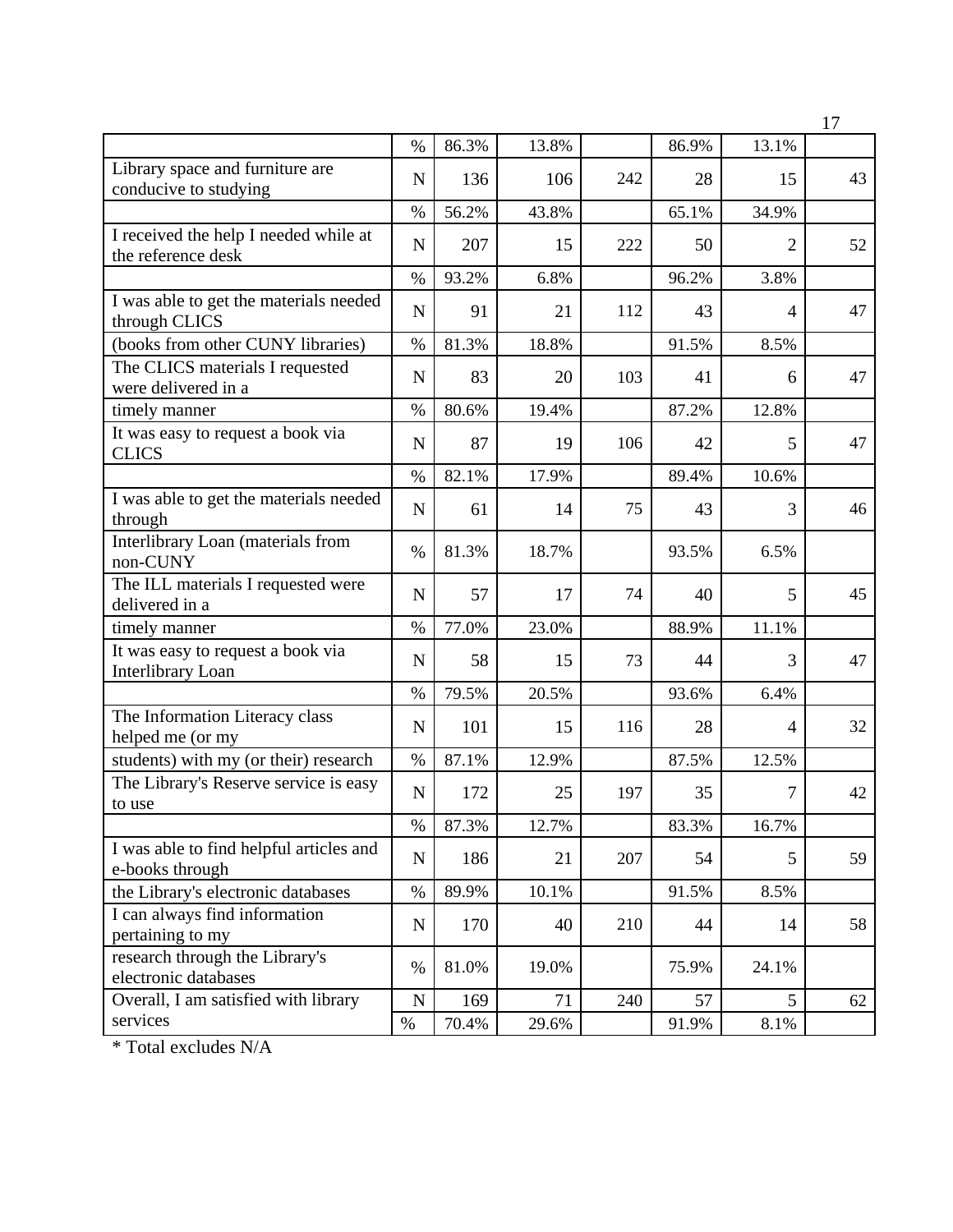### **Survey Results:**

In general, the Library was pleased with the results of the two surveys, as the majority of students and faculty are satisfied with Library services. However, a significant percentage of students do not think that Library space and furniture are conducive to studying. It was also found that the majority of faculty respondents do not think that the Library's print collection is sufficient.

With student enrollment up at the same time that the Library lost a significant amount of space, it is hard to argue with students who crave more room. York is also seeing more traditional freshmen who are enrolling right after high school, so these younger students spend more time on campus and in the Library, and with no Student Union building the Library is the de facto Student Union space.

Faculty dissatisfaction with the print collection is very surprising, since the Library has spent over \$420,000 on print books since July 2007. The Library Faculty feel that we have not done a sufficient job publicizing our collection (and services) to the classroom faculty. If senior faculty are dissatisfied with the print collection, they may be basing their answers on their memories of the Library being neglected and underfunded, which in general is no longer the case. If junior faculty are dissatisfied, they have not yet gotten to know our print collection enough. Needless to say, the Library's subject liaisons must do a better job communicating with the teaching faculty in the academic departments that they are assigned to.

How do you plan to use the data to drive change? (Whatever you write here should be consistent with your 2011-2012 goals).

The Library's liaisons to the teaching departments will do a better job communicating with the faculty in those departments to make them aware of our print and electronic resources, and to solicit suggestions for books to purchase.

As part of the two user surveys, respondents were also given the opportunity to make comments. Aside from complaints about noise, lack of cleanliness, and the extended use (and hogging) of computers, students and faculty offered some suggestions that have since been implemented or are being further explored.

In response to the suggestion that patrons who just need to look up a book in the Library Catalog should not have to wait on line for a computer, two PCs were dedicated to only searching the Library Catalog (i.e., no access to other websites or word processing software).

In response to the suggestion that patrons who just need to print out a document before class should not have to wait on line for a computer, two PCs were dedicated as "Quick Print" work stations where users can only access their York email account (e.g., to download a file attachment) or insert a flash drive to open a file and then print.